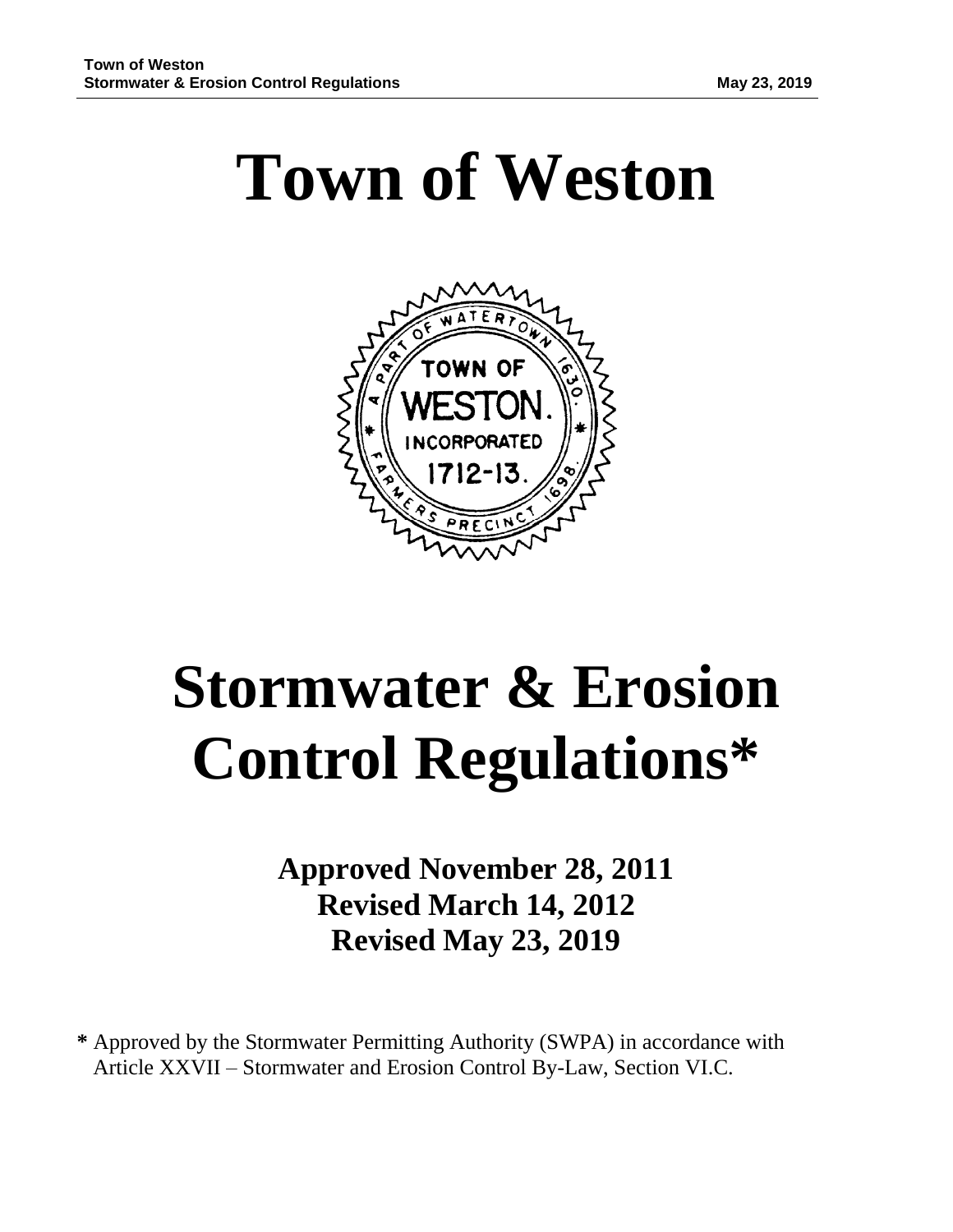| 1.0            |  |
|----------------|--|
| 2.0            |  |
| 3.0            |  |
| 4.0            |  |
|                |  |
| А.<br>B.       |  |
| C.             |  |
| D.             |  |
| Е.             |  |
| F.             |  |
| G.             |  |
| Н.             |  |
| I.             |  |
| 5.0            |  |
| А.             |  |
| В.             |  |
| C.             |  |
| D.             |  |
| Е.             |  |
| F.             |  |
| G.             |  |
| Н.             |  |
| 6.0            |  |
| А.             |  |
| <b>B.</b>      |  |
| 7.0            |  |
| А.             |  |
| B <sub>1</sub> |  |
| 8.0            |  |
| 9.0            |  |
| 10.0           |  |
|                |  |
|                |  |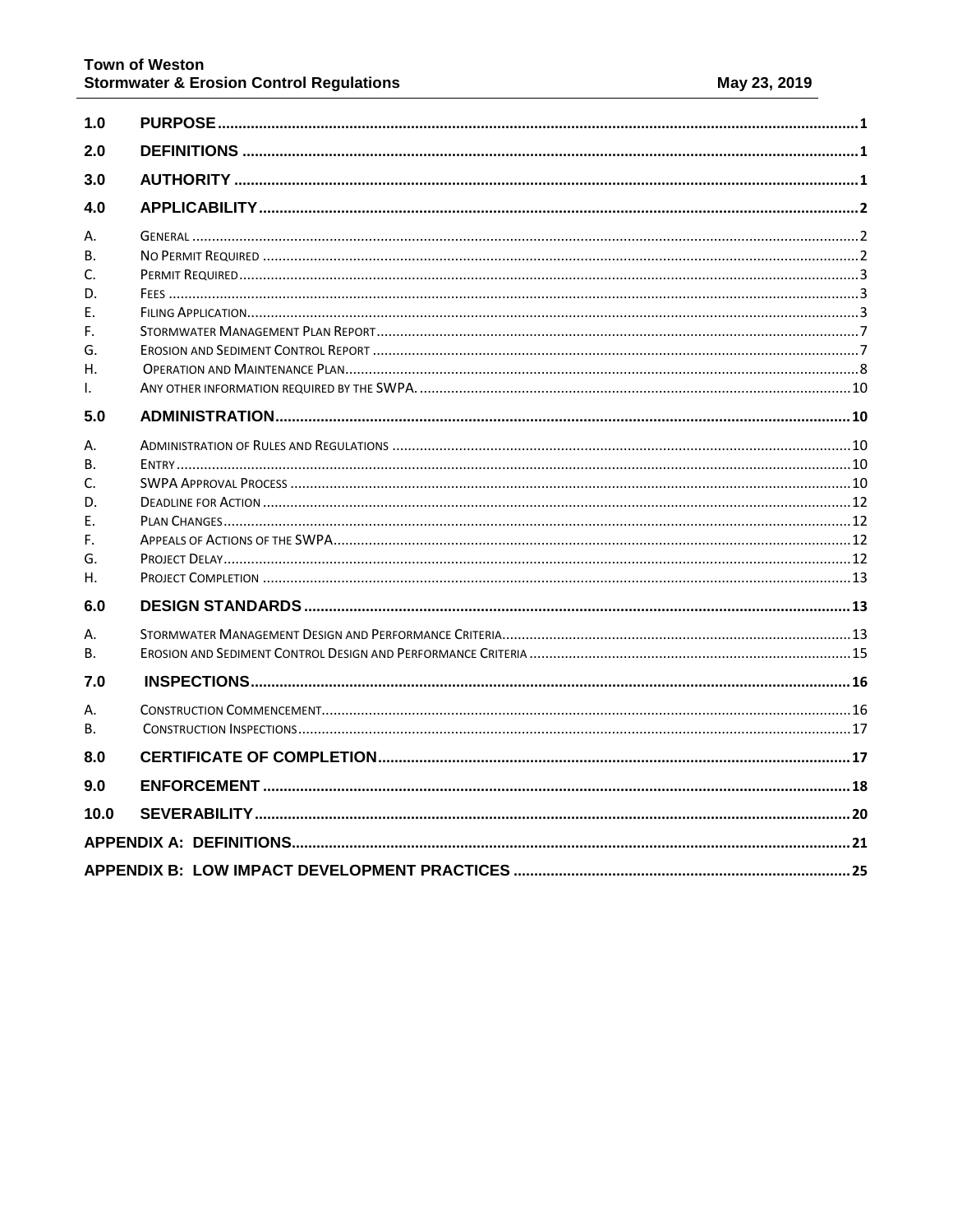# <span id="page-2-0"></span>**1.0 PURPOSE**

The purpose of these Stormwater and Erosion Control (Regulations) is to protect, maintain and enhance the public health, safety, environment, and general welfare by establishing minimum requirements and procedures to control the adverse effects of soil erosion and sedimentation, construction site runoff, increased post-development stormwater runoff, decreased groundwater recharge, and nonpoint source pollution associated with new development, redevelopment and other land alterations, as more specifically addressed in the Stormwater and Erosion Control By-Law (By-Law) of the Town of Weston.

## <span id="page-2-1"></span>**2.0 DEFINITIONS**

The definitions contained herein apply to issuance of a Stormwater Management Permit (SMP) established by the Town of Weston Stormwater and Erosion Control By-Law and implemented through these Regulations. Terms not defined in this section shall be construed according to their customary and usual meaning unless the context indicates a special or technical meaning.

All definitions are provided in the Appendix A of the Regulations.

## <span id="page-2-2"></span>**3.0 AUTHORITY**

- A. The Rules and Regulations contained herein have been adopted by the Stormwater Permitting Authority (SWPA) in accordance with the Stormwater and Erosion Control By-Law.
- B. Nothing in the Stormwater and Erosion Control By-Law or these Regulations is intended to replace the requirements of the Town of Weston Zoning By-Law, the Town of Weston General By-Law, any other By-Law that may be adopted by the Town of Weston, or any Rules and Regulations adopted there under. Any activity subject to the provisions of the above-cited By-Laws or Rules and Regulations must comply with the specifications of each.
- C. These Stormwater and Erosion Control Regulations may be periodically amended by the SWPA in accordance with the procedures outlined in Section VI.C of the Town of Weston Stormwater and Erosion Control By-Law.
- D. The SWPA may review and recommend revisions to the fee schedule periodically as it sees fit.
- E. Waivers. The SWPA may waive strict compliance with any of the requirements of this By-Law or the rules and regulations promulgated hereunder, if it determines that some of the application requirements are unnecessary because of the size or character of the development project or because of the natural conditions at the site and where such action is:
	- 1. Allowed by federal, state and local statutes and/or,
	- 2. In the public interest, and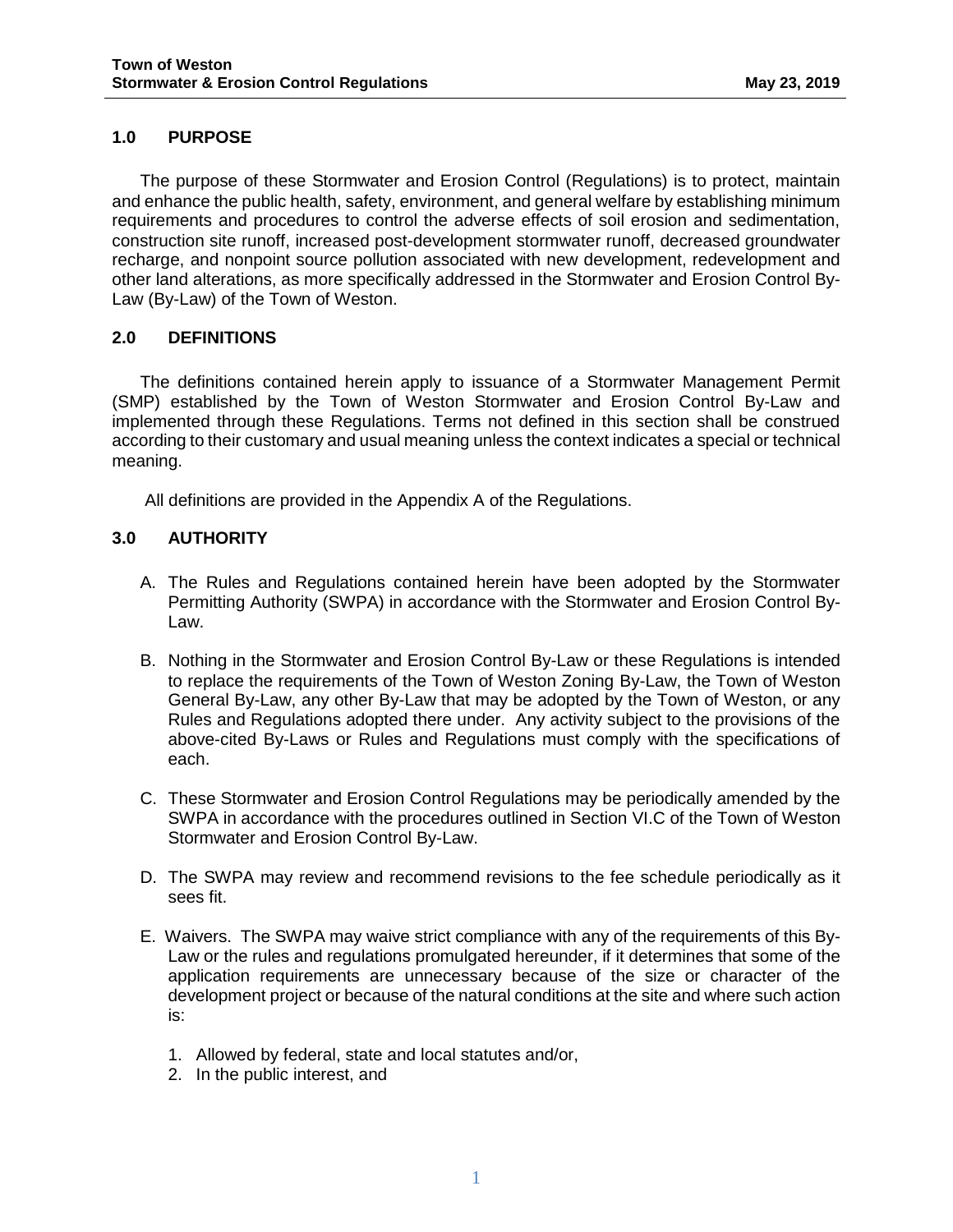3. Not inconsistent with the purpose and intent of the Town of Weston Stormwater Management By-Law.

Any applicant may submit a written request to be granted such a waiver. Such a request shall be accompanied by an explanation or documentation supporting the waiver request and demonstrating that strict application of these Regulations does not further the purposes or objectives of the By-Law and these Regulations.

## <span id="page-3-0"></span>**4.0 APPLICABILITY**

These Regulations apply to all activities subject to the Applicability Section of the Stormwater and Erosion Control By-Law. Projects and/or activities not specifically under the currently regulated jurisdiction of any of the Town of Weston boards, commissions or departments but still within the jurisdiction of the Town of Weston Stormwater and Erosion Control By-Law must obtain a Stormwater Management Permit from the SWPA in accordance with the permit procedures and requirements defined in Sections 5.0 through 7.0 of these Regulations.

 No work may commence without written approval of the SWPA or its designee, confirming that the project or activity is in compliance with the Design Standards of these Regulations.

- <span id="page-3-1"></span>**A. General** – For projects not subject to Site Plan Approval, Definitive Subdivision or Special Permit Approval from the Planning Board, this Regulation shall be applicable to all new development and redevelopment, land disturbance and any other activity that may result in an increased amount of stormwater runoff or pollutants, or changes to drainage characteristics causing an increases in runoff, flowing from a parcel of land, unless exempt pursuant to Section V of the By-Law. This Regulation shall apply to land or parcels of land that are held in common ownership (including ownership by related or jointly-controlled persons or entities) as of the effective date of the By-Law, if the total land-disturbing activities on said land or parcels, considered as a whole, would presently or ultimately exceed the minimum thresholds in Section IV.B of the By-Law and are not exempted by Section V of the By-Law. A development shall not be segmented or phased in a manner to avoid compliance with this Regulation.
- <span id="page-3-2"></span>**B. No Permit Required** – For activities including, but not necessarily limited to those listed below, no permit shall be required by the SWPA provided that erosion control measures are used and the activity will not result in an increased amount of stormwater runoff or pollutants flowing from a parcel of land and entering a traveled way or adjacent properties.
	- 1. Land disturbance not to exceed 5,000 square feet in area other than work described in Section IV.B.4 and Section IV.C.1.
	- 2. The creation of new impervious area, or expansion of existing impervious area, not to exceed 750 square feet.
	- 3. Repair, replacement, or reconstruction of an existing driveway,
	- 4. Restoration of existing lawn areas provided that any imported material is spread at a thickness no greater than four inches and the total imported material does not exceed 250 cubic yards.
	- 5. The addition or on-site redistribution of up to 250 cubic yards of material.
	- 6. Demolition of a structure provided that any land disturbance, including the area of the structure, does not exceed 5,000 square feet.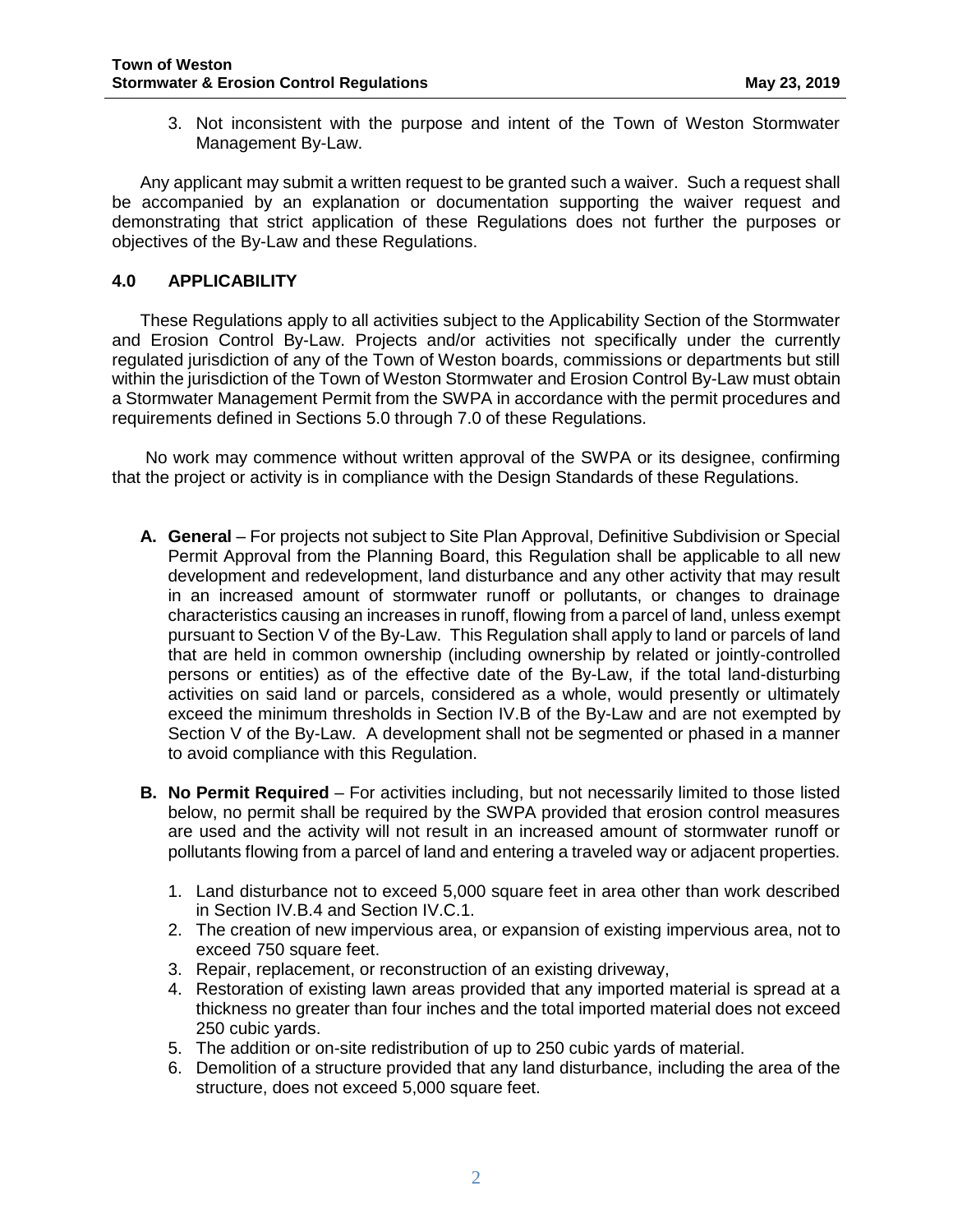7. Routine maintenance and improvement of institutional, open space, and recreation uses, provided that an annual letter or plan is filed with and approved by the SWPA describing the work to be done.

## <span id="page-4-0"></span>**C. Permit Required**

- 1. Projects that exceed the thresholds for a SMP shall require a Stormwater Management Permit in accordance with Section IV. of the By-Law.
- 2. Permit issuance is required prior to any site altering activity.

## <span id="page-4-1"></span>**D. Fees**

The SWPA shall obtain with each submission an application fee to be collected at the time of application according to the Fee Schedule as approved by the Board of Selectmen.

## <span id="page-4-2"></span>**E. Filing Application**

**Applications** for a Stormwater Management Permit (SMP) shall include the materials as specified in this section and must meet the Design Standards as specified in these Regulations. The applicant shall file with the SWPA one (1) original completed application package for a Stormwater Management Permit (SMP); two (2) paper copies of the the plans and one (1) electronic copy of the application package in PDF format.

Additional copies may be requested by the SWPA. The applicant may be a representative of the Owner; the Owner must sign the application. The SMP Application submission requirements for Minor Permits and Major Permits shall be as follows:

- 1. Minor Permit Submission Requirements
	- a. A completed Stormwater Management Permit Application Form with original signatures of all owners.
	- b. Project Narrative that includes a description of the proposed project and description of how and where stormwater will be controlled and erosion and sediment controls to be implemented.
	- c. Payment of the application and review fees.
	- d. Stormwater Management Site Plan may be prepared by drafting or hand sketching and show at a minimum the entirety of the parcel and location of physical features.
		- i. General Information
			- 1. The original drawing of the Plan; one set of drawings at a legible scale and a drawing size of not more than 24"x36", and one electronic copy.
			- 2. Name and address of record owner and if applicable the name and address of the engineer or surveyor.
			- 3. Address of property, Assessor Map and Parcel ID.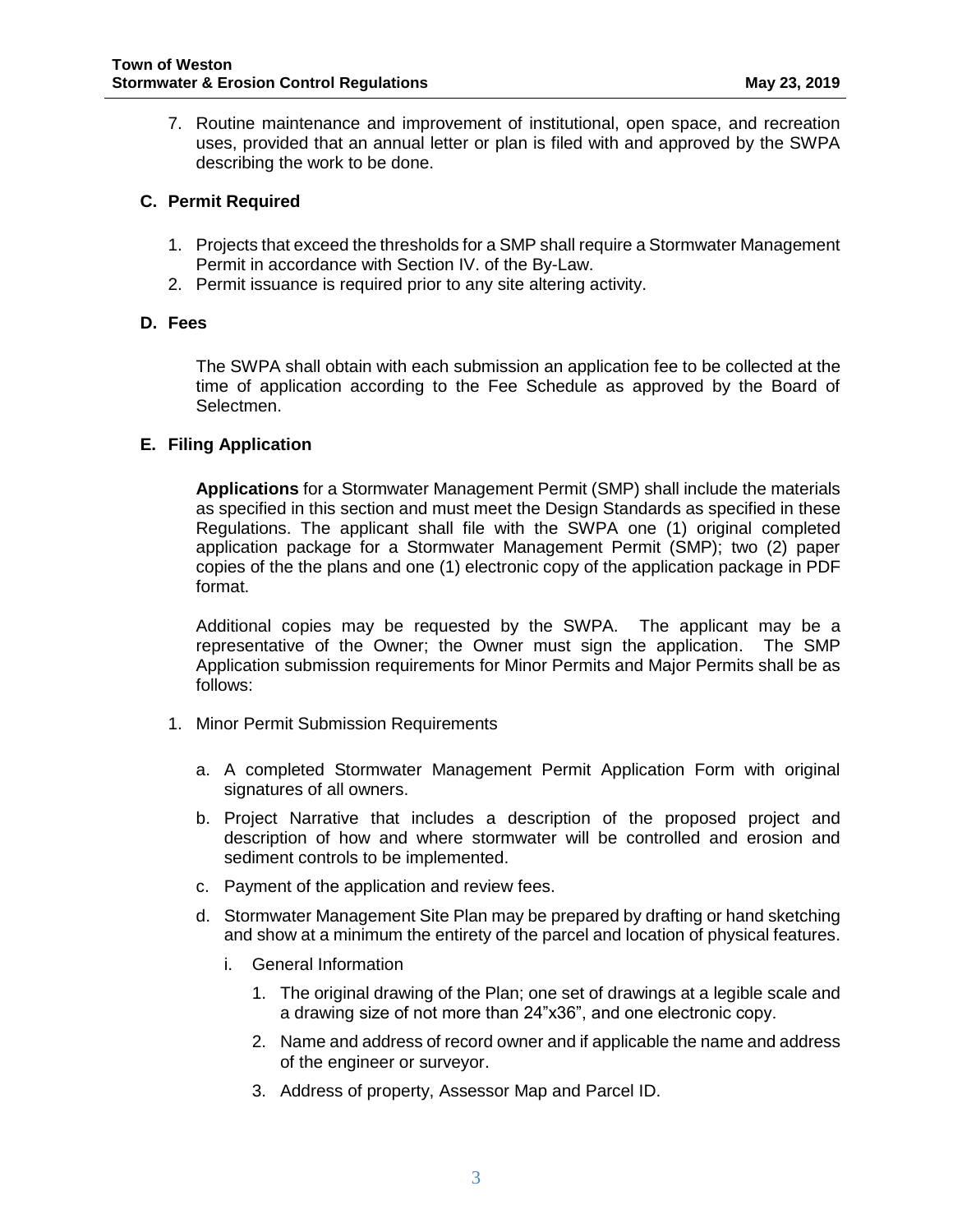- ii. Existing Conditions Plan.
	- 1. The site's existing topography with contours at 2-foot intervals for work area.
	- 2. Locations of bodies of water, including wetlands.
	- 3. Location of existing septic systems and private wells if infiltration systems are proposed.
	- 4. Locations of existing buildings, driveways, walls, etc.
- iii. Proposed Conditions Plan.
	- 1. Proposed grading plan for work area.
	- 2. Proposed improvements including location of buildings or other structures, impervious surfaces, utilities, and easements, if applicable.
	- 3. Proposed drainage facilities, if applicable (plan view and details).
	- 4. Areas of soil disturbance and areas that will not be disturbed.
	- 5. Locations of soil testing including test pits, groundwater determinations, and percolation tests with the soil logs and percolation testing results, and/or other soil testing procedures.
- iv. Erosion and Sediment Control Plan.
	- 1. Locations of all structural and nonstructural erosion and sediment control measures and BMPs.
	- 2. Locations where stabilization practices are expected to occur.
	- 3. Locations for storage of materials, waste, vehicles, equipment, soil, snow and other potential pollutants.
	- 4. Areas where final stabilization has been accomplished and no further construction-phase permit requirements apply.
- e. Any other information requested by the SWPA.
- 2. Major Permit Submission Requirements
	- a. A completed Stormwater Management Permit Application Form with original signatures of all owners, including indication whether a public hearing is requested.
	- b. Project Narrative that includes a description of the proposed project and description of how and where stormwater will be controlled and erosion and sediment controls to be implemented.
	- c. Payment of applicable application and review fees.
	- d. Stormwater Management Site Plan prepared as follows:
		- i. General Information
			- 1. The original drawing of the Plan; dark lines on white background; two sets of drawings at a scale of not less than 1"=30' and a drawing size of not more than 24"x36", and one electronic copy. Coordinate system shall be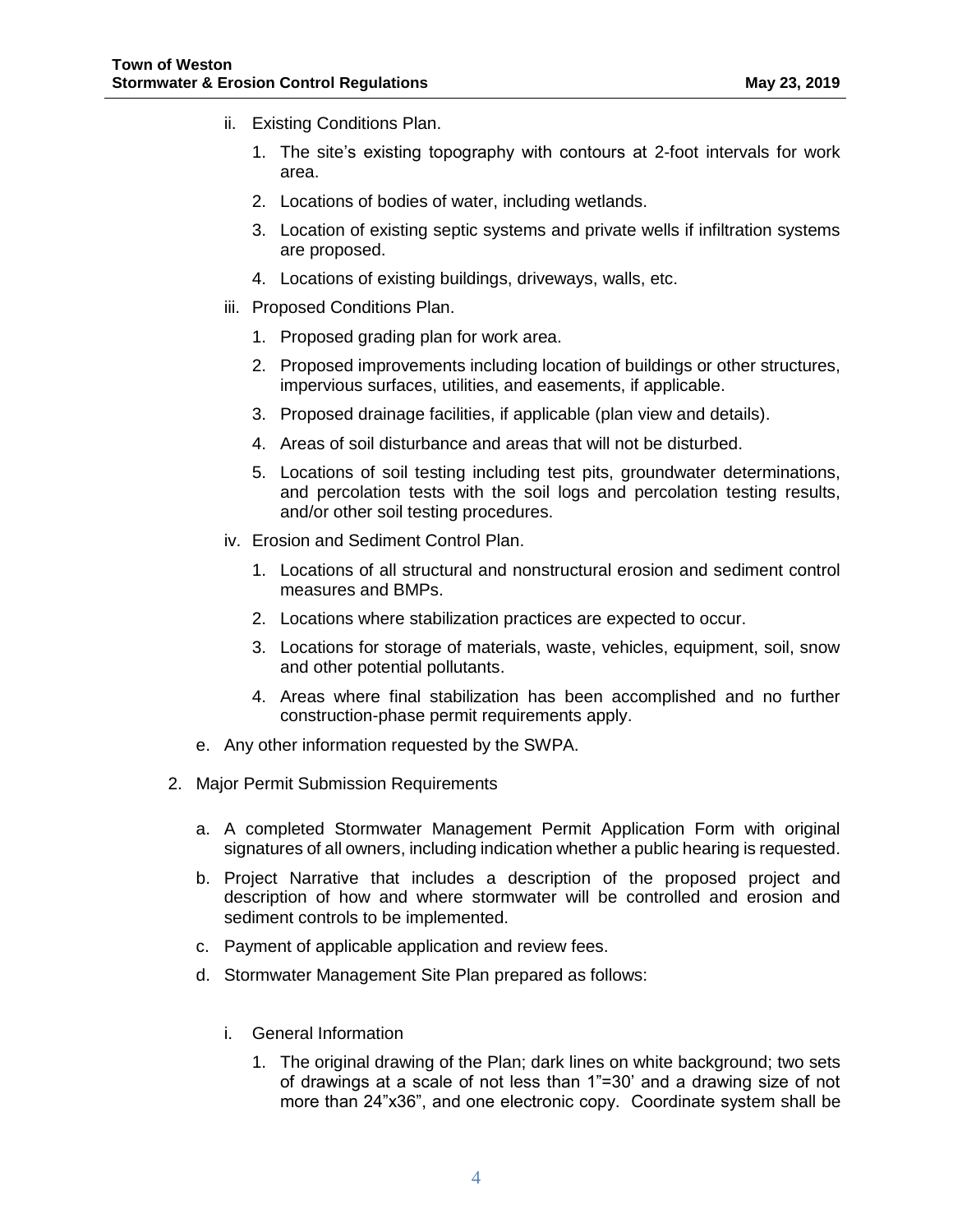1983 North American Datum, Massachusetts State Plane, feet, and North American Vertical Datum (NAVD) of 1988.

- 2. Name and address of record owner and engineer or surveyor.
- 3. Address of property, Assessor Map and Parcel ID.
- 4. A locus map
- ii. Existing Conditions Plan
	- 1. The existing zoning, and land use at the site and abutting properties.
	- 2. The location(s) of existing easements.
	- 3. The location of existing utilities.
	- 4. The site's existing topography with contours at no more than 2-foot intervals.
	- 5. Locations of bodies of water, including wetlands.

6. Location of existing septic systems and private wells if infiltration systems are proposed.

- iii. Proposed Conditions Plan
	- 1. Proposed grading.
	- 2. Proposed improvements including location of buildings or other structures, utilities, easements if applicable, and impervious surfaces.
	- 3. Proposed drainage facilities, if applicable (plan view and details).
	- 4. Areas of soil disturbance and areas that will not be disturbed.
	- 5. Locations of soil testing including test pits, groundwater determinations, and percolation tests with the soil logs and percolation testing results, and/or other soil testing procedures.
	- 6. Notes indicating the required inspection for the site and the stormwater drainage facilities.
- iv. Erosion and Sediment Control Plan
	- 1. Locations of all structural and nonstructural erosion and sediment control measures and BMPs.
	- 2. Locations where stabilization practices are expected to occur.
	- 3. Locations for storage of materials, waste, vehicles, equipment, soil, snow and other potential pollutants.
	- 4. Locations where stormwater discharges to surface water (include all roads, drains and other structures that could carry stormwater to a wetland or other water body, on or offsite).
	- 5. Areas where final stabilization has been accomplished and no further construction-phase permit requirements apply.
	- 6. Erosion control notes applicable to the project.
- v. A description & delineation of existing stormwater conveyances, impoundments, wetlands, drinking water resource areas, swimming beaches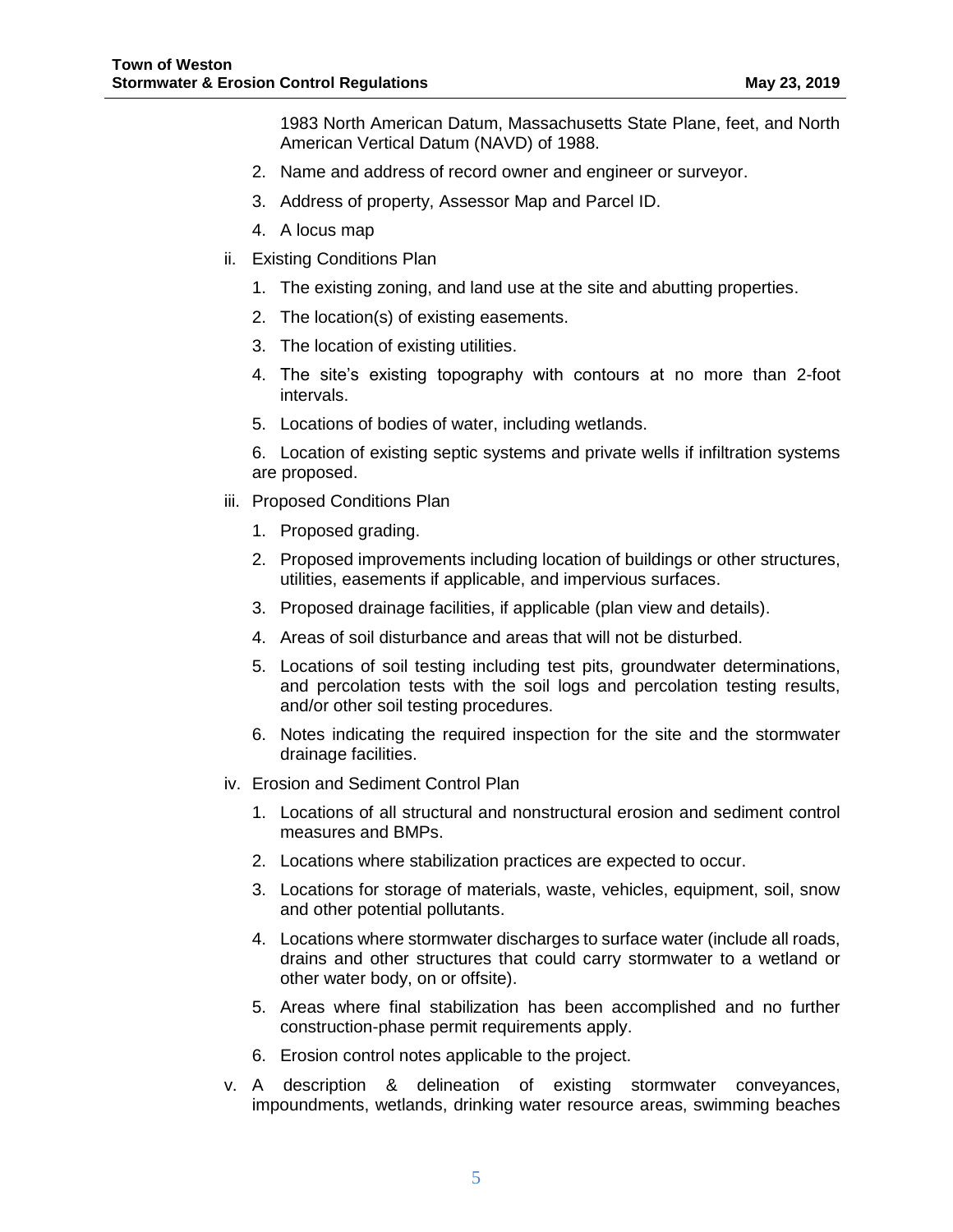or other critical environmental resource areas on or adjacent to the site or into which stormwater flows.

- vi. A delineation of FEMA Special Flood Hazard areas, if applicable.
- vii. Estimated seasonal high groundwater elevation in areas to be used for stormwater retention, detention, or infiltration.
- viii. The existing and proposed vegetation and ground surfaces with runoff coefficients for each.
- ix. Drawings of all components of the proposed stormwater management system including:
	- 1. Locations, cross sections, and profiles of all brooks, streams, drainage swales and their method of stabilization.
	- 2. All measures for the detention, retention or infiltration of water.
	- 3. All measures for the protection of water quality.
	- 4. The structural details for all components of the proposed drainage systems and stormwater management facilities.
	- 5. Notes on drawings specifying materials to be used, and construction specifications.
- x. Soils Information from test pits performed at the location of proposed stormwater management facilities, including but not limited to soil descriptions, depth to seasonal high groundwater, depth to bedrock, and percolation rates. Soils information will be based on site test pits logged by a Massachusetts Registered Soil Evaluator.
- xi. Landscaping plan describing the woody and herbaceous vegetative stabilization and management techniques to be used within and adjacent to the stormwater practice.
- xii. Stamp and signature of a Professional Engineer (PE) licensed in the Commonwealth of Massachusetts to certify that the Stormwater Management Plan is in accordance with the criteria established in the Stormwater Regulations; a stamp and signature of a Professional Land Surveyor (PLS) is acceptable if no drainage facilities are proposed and they have the experience and capability to prepare the required Site Plan and to provide the required existing and proposed grading, and erosion control provisions.
- xiii. The Stormwater Management Permit Submitted Plan(s) Checklist is to be submitted with Application.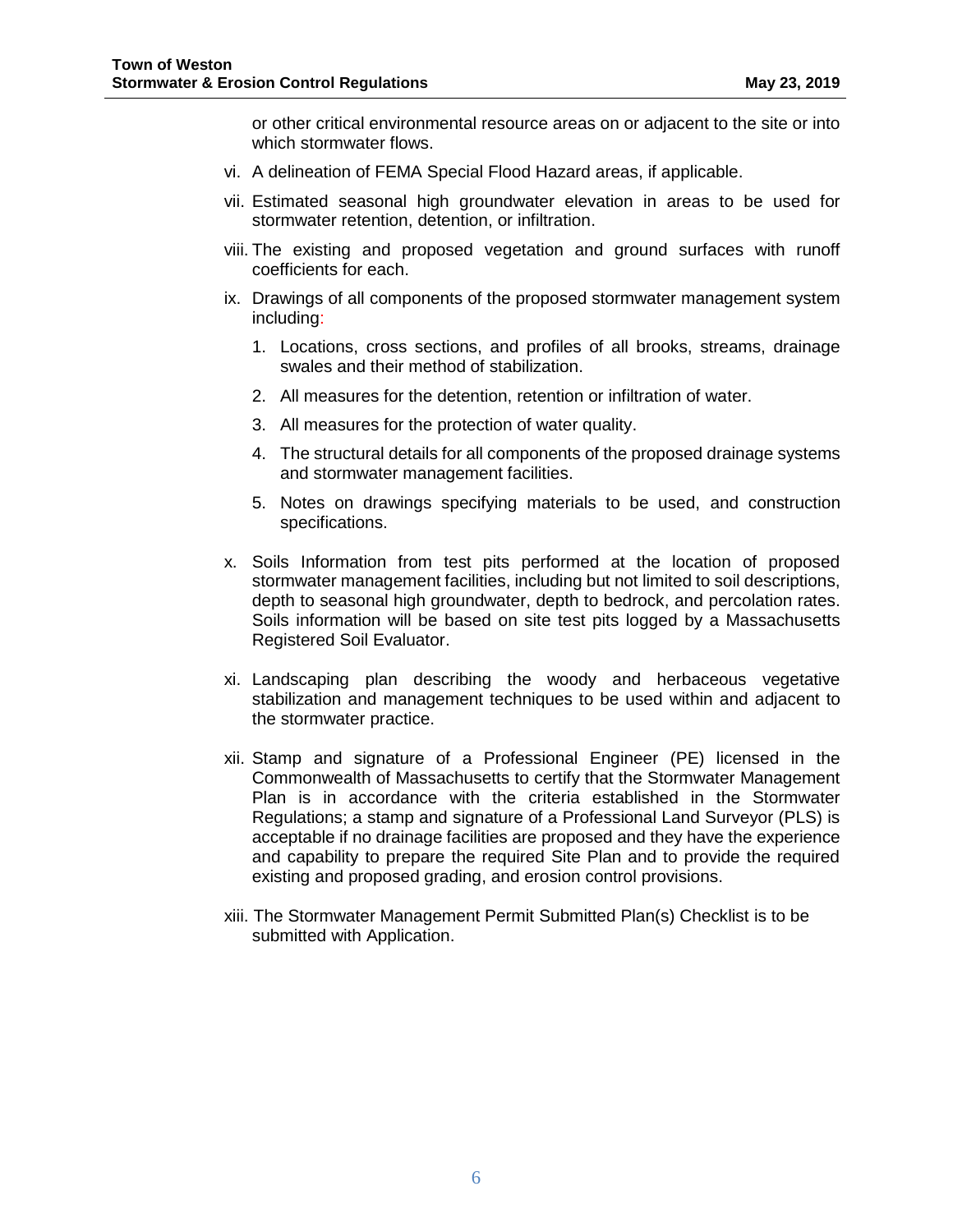## <span id="page-8-0"></span>**F. Stormwater Management Plan Report**

A Stormwater Management Plan Report shall be prepared in conformance with the Design Standards contained in Section 7.A and contain the following elements:

- 1. The existing site hydrology.
- 2. A drainage area map showing pre and post construction watershed boundaries, drainage area and stormwater time of concentration (Tc) flow paths, including municipal drainage system flows.
- 3. Hydrologic and hydraulic design calculations for the pre-development and postdevelopment conditions for the design storms specified in this Regulation. Such calculations shall include:
	- i. Description of the design storm frequency, intensity and duration.
	- ii. Time of Concentration.
	- iii. Soil Runoff Curve Number (CN) based on land use and soil hydrologic group.
	- iv. Peak runoff rates and total runoff volumes for each watershed area.
	- v. Information on construction measures used to maintain the infiltration capacity of the soil where any kind of infiltration is proposed.
	- vi. Infiltration rates, where applicable.
	- vii. Culvert capacities.
	- viii. Flow velocities.
	- ix. Data on the increase in rate and volume of runoff for the specified design storms.
	- x. Documentation of sources for all computation methods and field test results.
- 4. Post-Development downstream analysis if deemed necessary by the SWPA.

## <span id="page-8-1"></span>**G. Erosion and Sediment Control Report**

An Erosion and Sediment Control Report shall be prepared in conformance with the Design Standards contained in Section 7.B and contain the following:

- 1. Estimates of the total area expected to be disturbed by excavation, grading, or other construction activities, including dedicated off-site borrow and fill areas.
- 2. All pollution control measures (structural and non-structural BMPs) that will be implemented as part of the construction activity to control pollutants in storm water discharges. Appropriate control measures must be identified for each major construction activity and the operator responsible for the implementation of each control measure must also be identified.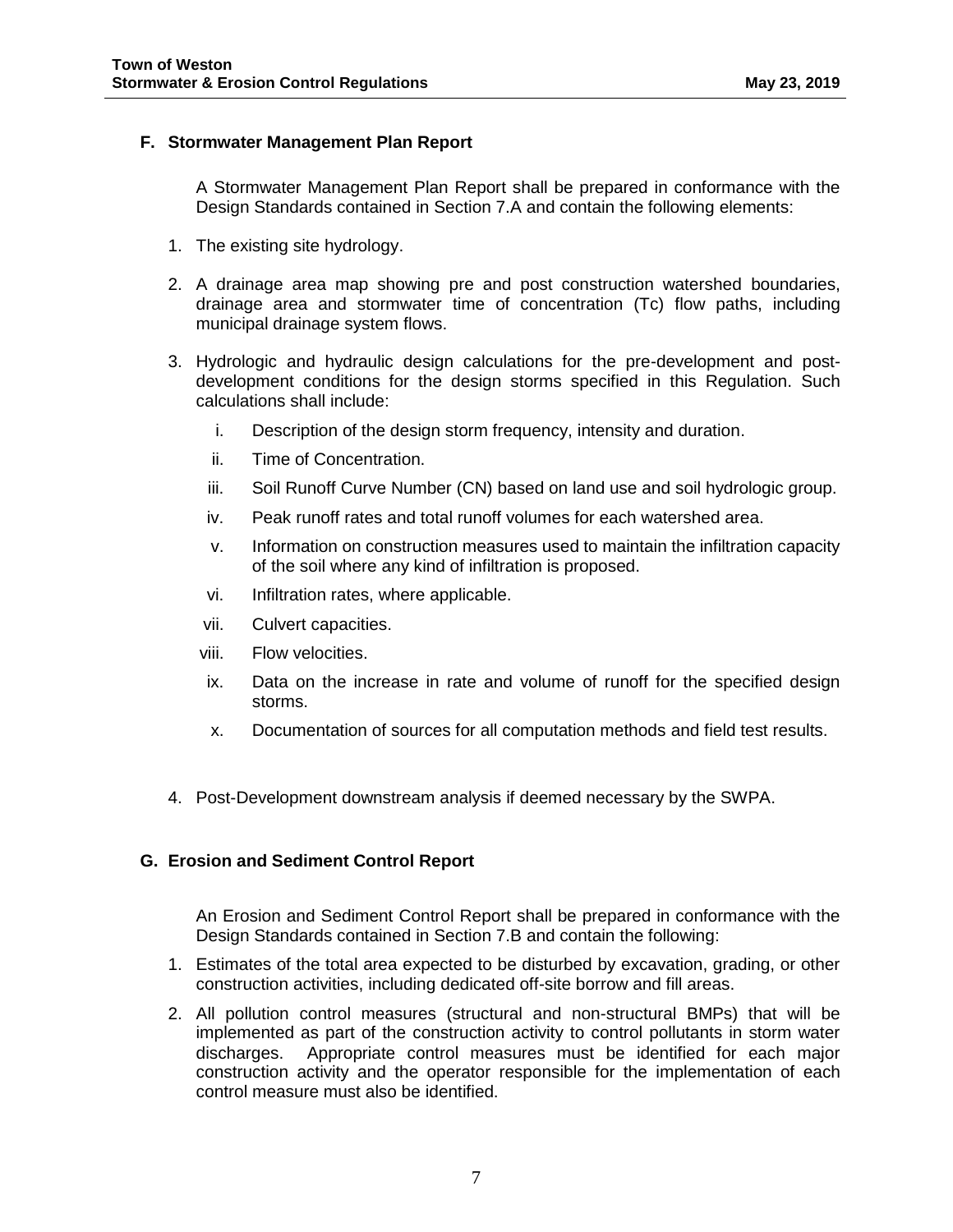- 3. The intended sequence and timing of activities that disturb soils at the site and the general sequence during the construction process in which the erosion and sediment control measures will be implemented.
- 4. Structural practices to divert flows from exposed soils, retain/detain flows or otherwise limit runoff and the discharge of pollutants from exposed areas of the site. Placement of structural practices in floodplains must be avoided to the degree practicable.
- 5. Interim and permanent stabilization practices for the site, including a schedule of when the practices will be implemented. Site plans should ensure that existing vegetation is preserved where possible and that disturbed portions of the site are stabilized. Use of impervious surfaces for stabilization should be avoided.
- 6. Construction and waste materials expected to be stored on-site with updates as appropriate, including descriptions of controls, and storage practices to minimize exposure of the materials to stormwater, and spill prevention and response practices.
- 7. Measures to minimize, to the extent practicable, off-site vehicle tracking of sediments onto paved surfaces and the generation of dust.
- 8. Measures to prevent the discharge of solid materials, including building materials, to waters of the United States, except as authorized by a permit issued under Section 404 of the CWA.
- 9. Pollutant sources from areas other than construction and a description of controls and measures that will be implemented at those sites to minimize pollutant discharges.
- 10. Proposed dewatering operations including proposed locations of discharge.
- 11. An Operation and Maintenance Schedule for structural and non-structural measures, interim grading, and material stockpiling areas.

#### <span id="page-9-0"></span>**H. Operation and Maintenance Plan**

- 1. The O&M Plan shall be designed to ensure compliance with the Permit, the By-Law and these Regulations and that the Massachusetts Surface Water Quality Standards, 314, CMR 4.00 are met in all seasons and throughout the life of the system. The O&M Plan shall be a stand-alone document and shall remain on file with the SWPA and shall be an ongoing requirement. To ensure that all BMPs continue to function as designed, a final O&M Plan shall be submitted prior to issuance of a Certificate of Completion and reflect any modifications made during the permitting process and the site specific conditions.
- 2. The Operation and Maintenance Plan shall include, at a minimum:
	- i. The name(s) of the owner(s) for all components of the system.
	- ii. The signature(s) of the owner(s).
	- iii. The names and addresses of the person(s) responsible for operation and maintenance; if responsibility is contracted to a third party, a copy of the maintenance agreement(s) must be provided.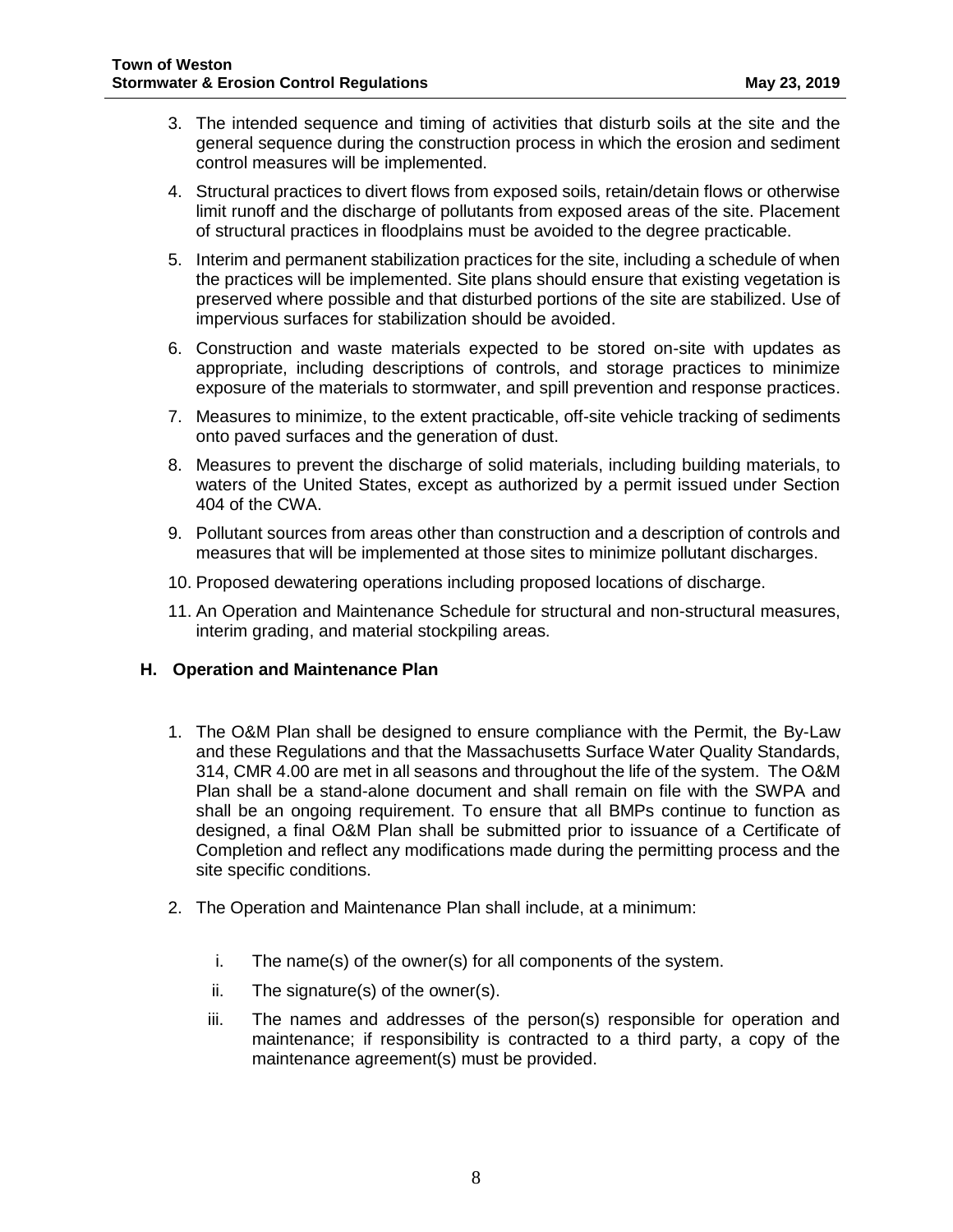- iv. A plan or map showing the location of the systems and facilities including easements, catch basins, manholes/access lids, main, and stormwater devices.
- v. An Inspection and Maintenance Schedule for all stormwater management facilities including routine and non-routine maintenance tasks to be performed.
- vi. A list of easements with the purpose and location of each. Easements shall be recorded with the Middlesex South District Registry of Deeds prior to issuance of a Certificate of Completion by the SWPA.
- vii. Provisions for the SWPA or its designee to enter the property at reasonable times and in a reasonable manner for the purpose of inspection.
- viii. Any other information required by the SWPA.
- 3. O&M Plan shall apply to the entire project site, not just the disturbance area.
- 4. At a minimum, inspections shall occur during the first year of operation and in accordance with the operation and maintenance plan in the approved stormwater management permit.
- 5. The owner of the property shall maintain a log of all operation and maintenance activities, including without limitation, inspections, repairs, replacement and disposal (for disposal, the log shall indicate the type of material and the disposal location). This log shall be made available to the MassDEP and the SWPA upon request.
- 6. Inspection reports shall be submitted to and maintained by the SWPA for all stormwater management systems. Inspection reports for stormwater management systems shall include:
	- i. The date of inspection.
	- ii. Name of inspector.
	- iii. The condition of each BMP, including components such as:
		- a. Pretreatment devices.
		- b. Vegetation or filter media.
		- c. Fences or other safety devices.
		- d. Spillways, valves, or other control structures.
		- e. Embankments, slopes, and safety benches.
		- f. Reservoir or treatment areas.
		- g. Inlet and outlet channels and structures.
		- h. Underground drainage.
		- i. Sediment and debris accumulation in storage and forebay areas (including catch basins).
		- j. Any nonstructural practices.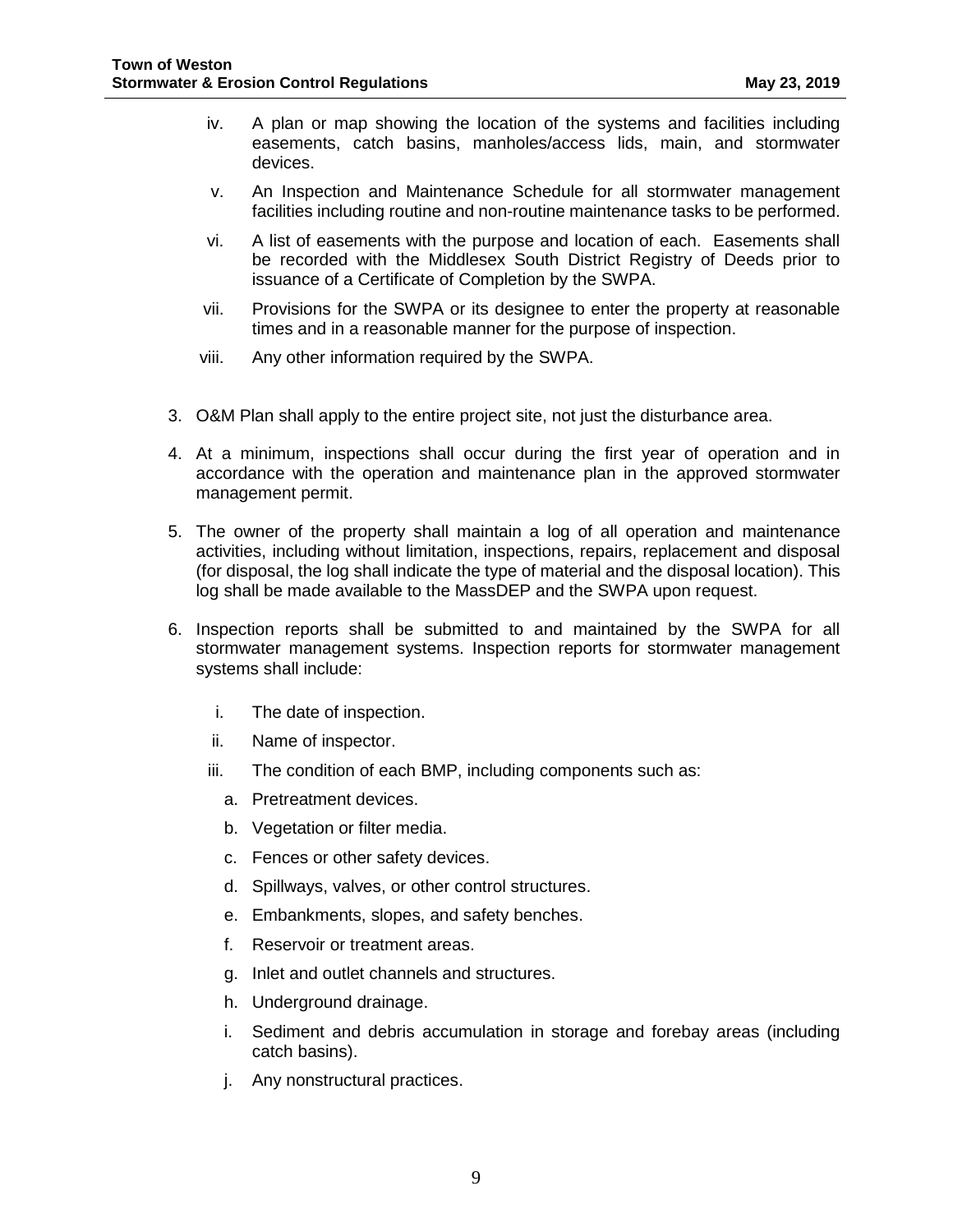- k. Any other item that could affect the proper function of the stormwater management system.
- iv. Description of the need for maintenance.
- 7. Changes to Operation and Maintenance Plans: The owner(s) of the stormwater management system must notify the SWPA of changes in ownership or assignment of financial responsibility.
- 8. The SWPA may require recordation of the O&M Plan depending on the complexity of the systems installed.

## <span id="page-11-0"></span>**I. Any other information required by the SWPA.**

#### <span id="page-11-2"></span><span id="page-11-1"></span>**5.0 ADMINISTRATION**

#### **A. Administration of Rules and Regulations**

The SWPA shall administer, implement and enforce these Regulations. The SWPA may designate in writing any authorized Town employee, board or agent for the purposes of reviewing stormwater submittals and issuing stormwater permits. Any Town employee, board or agent so designated by the SWPA shall be defined as the "Reviewing Agent."

When a Reviewing Agent is designated by the SWPA, as outlined above, the Applicant shall submit all Stormwater Management Permit application submittals in compliance with these Regulations to the Reviewing Agent.

The Reviewing Agent will review the submittal for compliance with the requirements and standards of Section 5 through 7.0 of these Regulations. If the proposed project complies with these Regulations, the Reviewing Agent shall grant a Stormwater Management Permit, in addition to any other approval or permit it may grant.

The Reviewing Agent shall notify the SWPA of all Stormwater Management Permits it approves. Both the SWPA and the Reviewing Agent shall have authority to enforce the Stormwater and Erosion Control By-Law and these Regulations.

## <span id="page-11-3"></span>**B. Entry**

Filing an application for a permit grants the SWPA, its Reviewing Agent, or designee as specified in these Regulations, permission to enter the site throughout the term of the permit to verify the information in the application and to inspect for compliance with the resulting permit.

#### <span id="page-11-4"></span>**C. SWPA Approval Process**

#### 1. Action by SWPA

i. Determination of Completeness: The SWPA shall review the application submission and issue a determination stating whether the application is complete within 5 business days.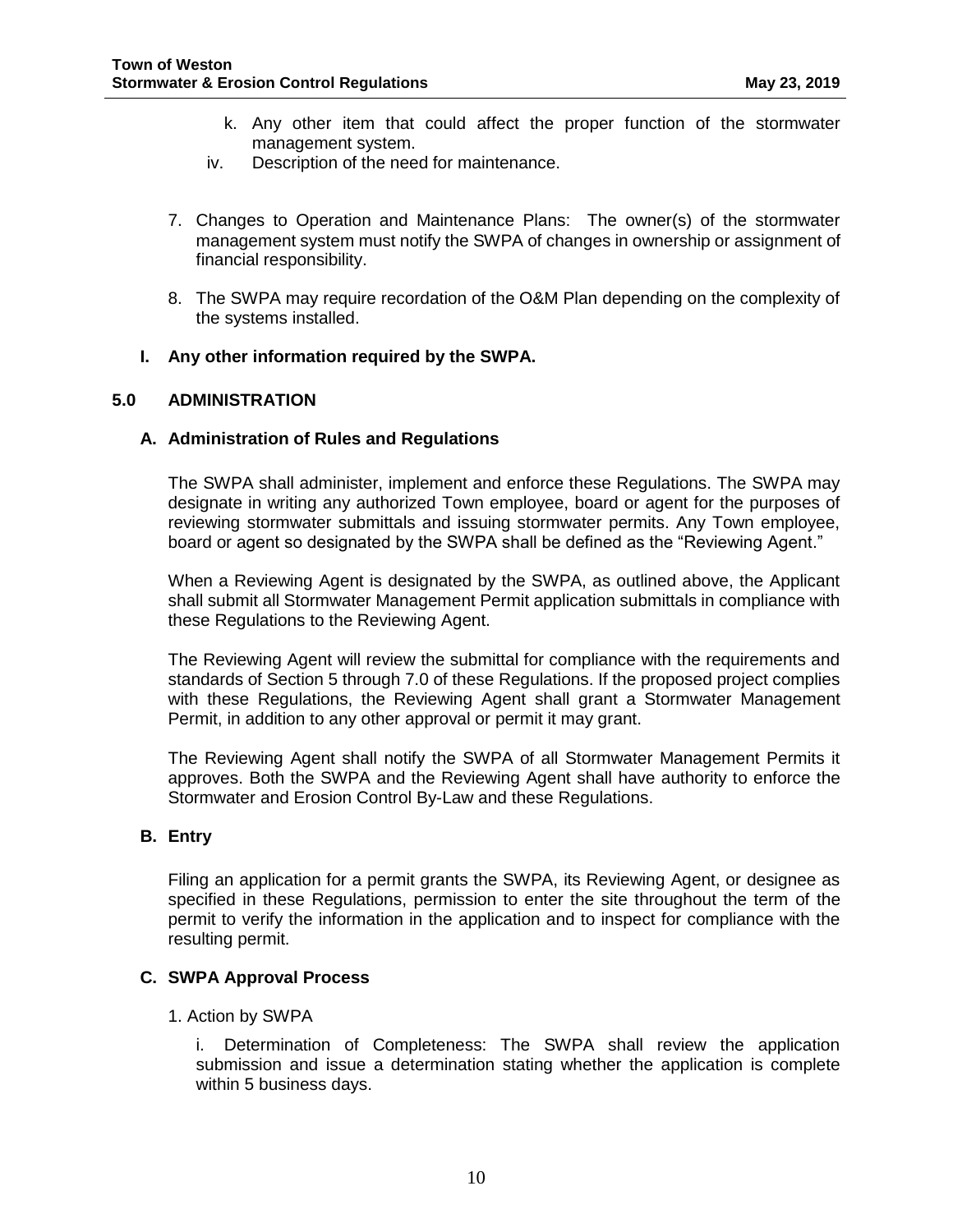ii. Incomplete Applications: If the SWPA determines the application is incomplete, including insufficient information to describe the site, the work, or the effect of the work on water quality and runoff volume, the SWPA may require the submission of additional information and/or disapprove the application and deny the Permit.

iii. Complete Applications: Each application for a Stormwater Management Permit that is determined to be a complete application shall be reviewed by the SWPA for compliance with the Stormwater By-Law. The application shall be acted upon within thirty (30) days of the date of filing of a complete application with the SWPA, unless such application has been withdrawn from consideration. The SWPA may:

- a. Approve the Permit Application upon finding that the proposed plan will protect water resources and meets the objectives and requirements of this By-Law;
- b. Approve the Permit Application with conditions, modifications or restrictions that are required to ensure that the project will protect water resources and meets the objectives and requirements of this By-Law; or
- c. Deny the Permit Application due to non-compliance with Design Standards.
- iv. Applications not in compliance with Design Standards.
	- a. For applications where the SWPA has determined that the Design Standards are not met, the Applicant may appeal the determination and request a public hearing with the SWPA to consider the application or resubmit the application demonstrating compliance.
	- b. For applications where the Design Standards cannot be met due to site conditions or the applicant wishes to propose an alternative design not consistent with the Design Standards, the applicant may immediately request a public hearing with the SWPA.
- 2. Public Hearing Process
	- i. A public hearing is required for all Minor and Major Stormwater Management Permits (SMP) where design standards cannot be met. Minor Permits and Major Permits that meet design standards shall not require a public hearing.
	- ii. Applicants requesting a Public Hearing shall submit an Application for Stormwater Management Permit (SMP) Public Hearing with the SWPA. Applications for a public hearing shall include the materials as specified in Section 5.0 and include a statement on how compliance with the Design Standards as specified in Section 7.0 cannot be met or alternatively a statement of determination of noncompliance prepared by the SWPA. The applicant shall file with the SWPA, one (1) original completed application package for a Stormwater Management Permit (SMP); two (2) paper copies of the plans and one (1) electronic copy of the application package in PDF format.
	- iii. Public hearings shall be published in a newspaper of general circulation for two (2) consecutive weeks. The first publication date shall be published not less than fourteen (14) days before the day of the hearing. A copy of the hearing notice shall be posted in the Office of the Town Clerk for a period of not less than fourteen (14) days before the date of the hearing. Copies of the notice shall be mailed, postage prepaid, to the applicant, property owner (if different) and to direct abutters and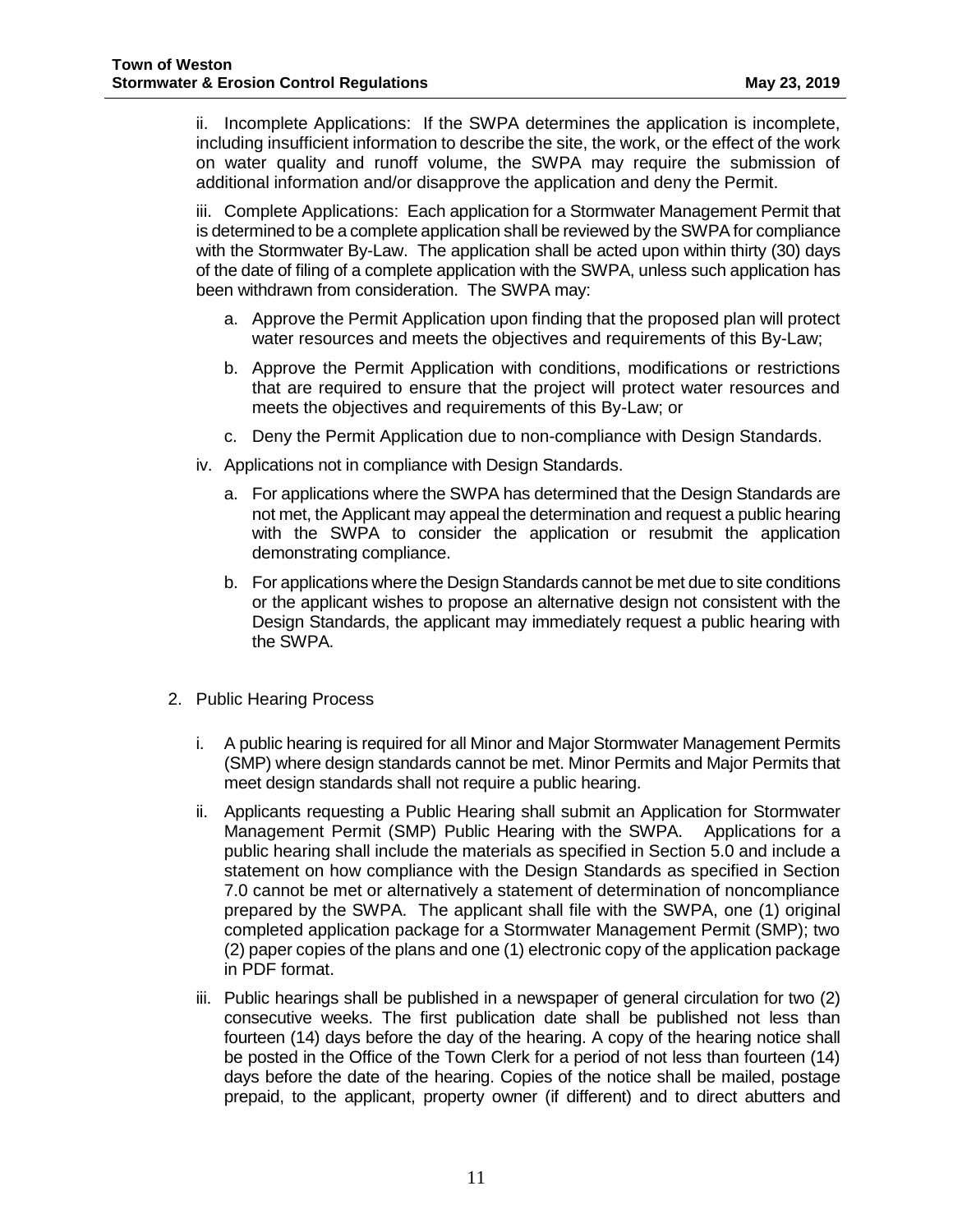owners of land directly opposite on a public or private way as they appear on the most recent Assessor's list.

- iv. The SWPA may take any of the following actions following the close of the public hearing for an application for a Stormwater Management Permit
	- a. Approve the Permit Application upon finding that the proposed plan will protect water resources and meets the objectives and requirements of this By-Law;
	- b. Approve the Permit Application with conditions, modifications or restrictions that are required to ensure that the project will protect water resources and meets the objectives and requirements of this By-Law; or
	- c. Disapprove the Permit Application if the proposed plan will not protect water resources or fails to meet the objectives and requirements of this By-Law.

## <span id="page-13-0"></span>**D. Deadline for Action**

Failure of the SWPA to take final action upon an application within 30 calendar days of receipt of a complete application shall be deemed to be approval of said application, unless extension of said deadline date is mutually agreed upon in writing by the SWPA and the applicant. Upon certification by the Town Clerk that the allowed time has passed without SWPA action, the SWPA must issue a Stormwater Management Permit. For applications requiring a public hearing, the public hearing shall be held within 45 days of the Date of Submission of the Application for SMP Public Hearing. The SWPA shall file a decision within 60 days of the receipt of the Application for Public Hearing.

#### <span id="page-13-1"></span>**E. Plan Changes**

The Applicant must notify the SWPA in writing of any drainage change or alteration in the system authorized in a Stormwater Management Permit before any change or alteration is made. If the SWPA determines that the change or alteration is significant, based on the Stormwater Management Standards in Section 7.0 of these Regulations and accepted construction practices, the SWPA may require that an amended application be filed.

#### <span id="page-13-2"></span>**F. Appeals of Actions of the SWPA**

A decision of the SWPA shall be final. Further relief of a decision by the SWPA made under these Regulations shall be reviewable in a court of competent jurisdiction of an action filed within sixty (60 days) thereof, in accordance with M.G.L. Ch 249. § 4. An appeal of an action by a board, commission or department that has current regulatory authority for a project and/or activity shall be conducted under the applicable appeal provisions of said board, commission and/or department of the Town of Weston. Such an appeal shall result in revocation of the written approval as described in these Regulations, until such time as the appeal process of the applicable board, commission and/or department has been resolved.

#### <span id="page-13-3"></span>**G. Project Delay**

Should a land-disturbing activity associated with an approved plan in accordance with this Section not begin within12 months following permit issuance, the SWPA may evaluate the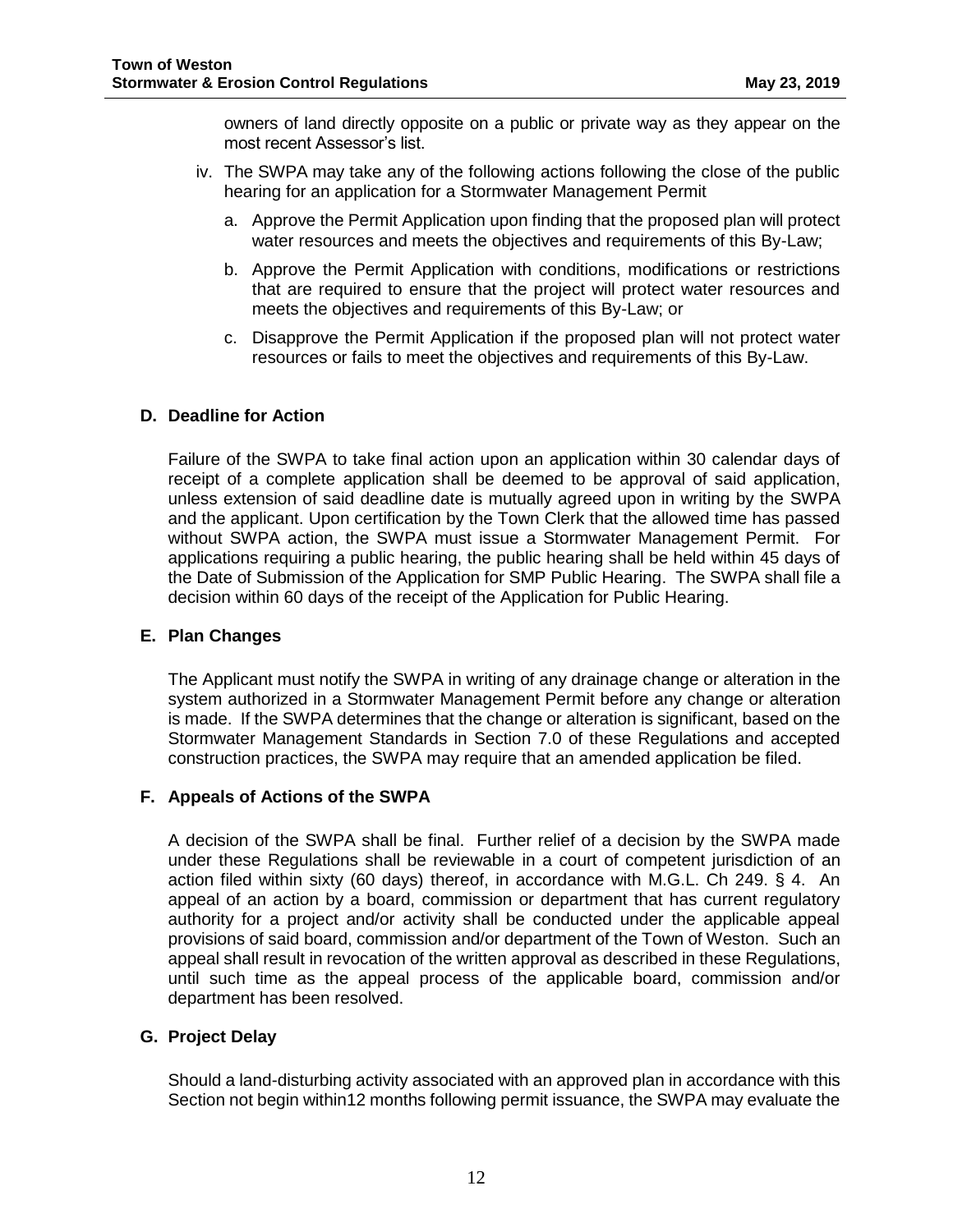existing stormwater management plan to determine whether the plan still satisfies local program requirements and to verify that all design factors are still valid. If the SWPA finds the previously filed plan to be inadequate, a modified plan shall be submitted and approved prior to the commencement of land-disturbing activities. If the project associated with an approved Stormwater Management Permit granted under the By-Law has not been substantially completed within three (3) years of permit issuance, a new permit or a permit extension will be required by the SWPA.

# <span id="page-14-0"></span>**H. Project Completion**

For all Permits, as determined by Section IV.C.1 and 2. of the By-Law, at the completion of the project the Applicant shall request a Certificate of Completion from the SWPA pursuant to the requirements of Section 9 of these Regulations. The SWPA will issue a letter certifying completion upon review and approval of the final inspection reports and/or upon otherwise determining that all work of the permit has been satisfactorily completed in conformance with the By-Law.

## <span id="page-14-2"></span><span id="page-14-1"></span>**6.0 Design Standards**

## **A. Stormwater Management Design and Performance Criteria**

- 1. At a minimum all projects subject to a Stormwater Management Permit (SMP) shall comply with the performance standards of the most recent version of Massachusetts Stormwater Standards and accompanying Stormwater Management Handbook, as well as the criteria contained herein. The following criteria shall be used in the submittal of an application for a Stormwater Management Permit under the Town of Weston By-Laws:
	- i. The design of the project shall, to the maximum extent feasible, employ environmentally sensitive site design as outlined in the DEP handbook and shall attempt to reproduce natural hydrologic conditions with respect to ground and surface waters.
	- ii. Consideration of Low Impact Development practices is required, and implementation of such practices is encouraged and preferred, to the maximum extent practicable and where it provides a substantially equivalent alternative. Guidance on these practices is provided in Appendix B of these Regulations and the MA Stormwater Management Handbook.
	- iii. The water quality volume for sizing of BMPs shall be based on 1-inch of runoff from the tributary area.
	- iv. Stormwater Management systems designed to accept runoff from impervious areas, e.g., infiltration devices for roof and driveway runoff, shall be sited in acceptable areas on the property and shall be evaluated on the basis of the following criteria.
	- v. Projects are to be designed such that the peak rates of stormwater runoff and volumes in the post development conditions are less than in the pre-development conditions (See #2 below).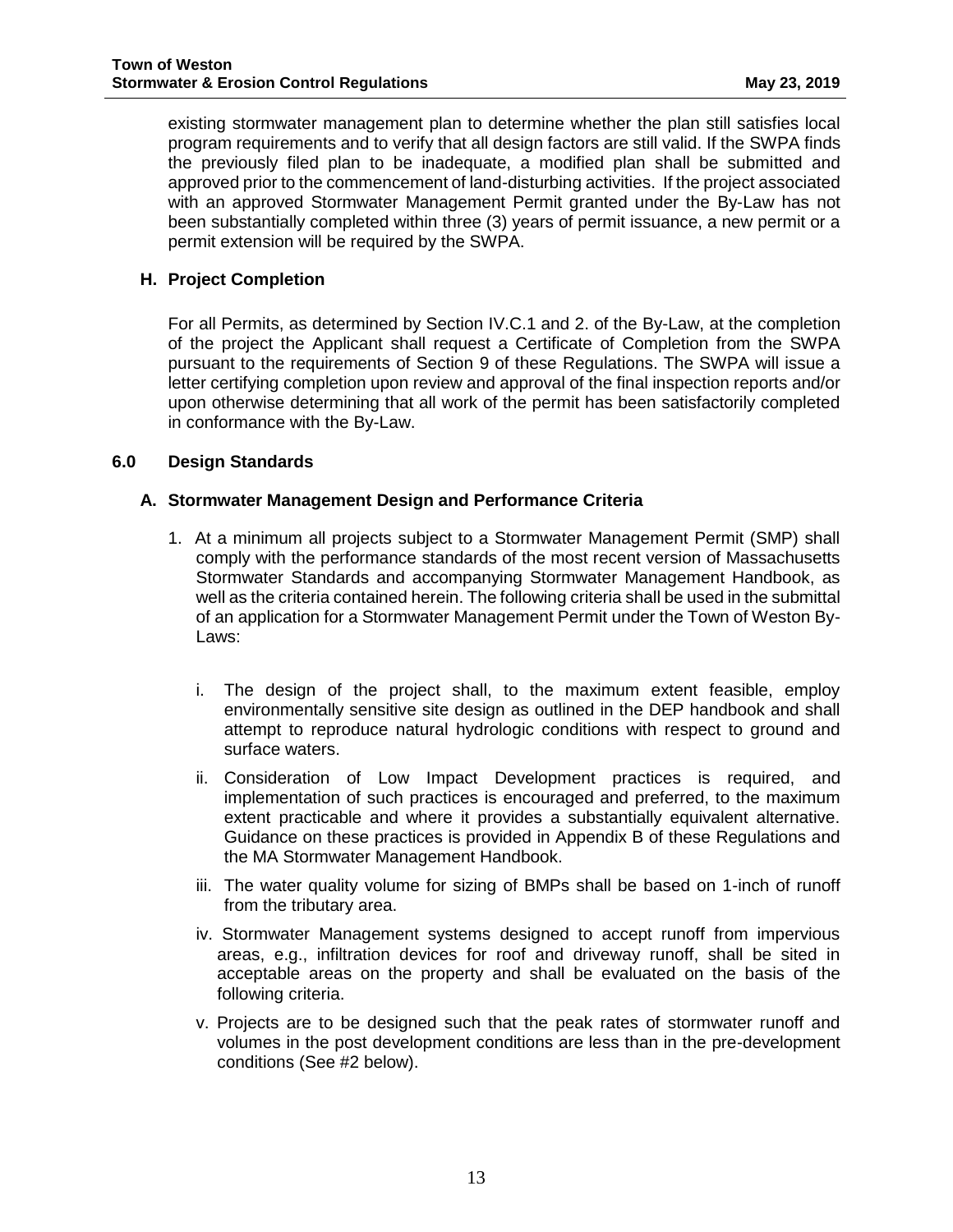- 2. Design for mitigation of peak stormwater runoff rates:
	- i. A hydrologic analysis using TR-55/TR-20 methodology or other acceptable analysis method shall be performed on the entire project site and include any offsite areas that drain to or through the project site.
		- a. The hydrologic analyses shall be conducted for the 2, 10, and 25-year design storms under pre-development and post-development conditions. Although an analysis is not required for the 100-yr. storm event, the Applicant must still show that there will be no impacts to downstream abutters or roadways in a 100-yr. storm event.

The 24-hour rainfall amounts for the 2, 10, 25, and 100-year storms are to be based on the Northeast Regional Climate Center "Atlas of Precipitation Extremes for the Northeastern United States and Southeastern Canada." For Weston, the 24 hr. rainfall amounts are as follows (rounded to the nearest onetenth of an inch):

- 1.  $2 \text{ yr}$ .  $24 \text{ hr}$ . storm = 3.2 inches
- 2. 10 yr. 24 hr. storm = 4.7 inches
- 3. 25 yr. 24 hr. storm = 6.0 inches
- 4. 100 yr.- 24 hr. storm = 8.5 inches
- b. The analysis is to be performed on a pre-development and post development sub-watershed basis with designated control points at each location where runoff leaves the site.
- c. The same land area shall be used in the analysis to facilitate comparison of predevelopment and post development conditions.
- d. The total volume of discharge as well as peak rate of runoff shall be evaluated at each control point. The analysis must demonstrate that the design achieves a net reduction of volume and peak flow rate in all design storms when comparing existing with proposed conditions.
- e. The typical runoff curve numbers will be taken from TR-55 "Urban Hydrology For Small Watersheds" for the hydrologic analyses. Non-typical curve numbers (CN) will be as follows:
	- CN 80 shall be used for porous pavement and permeable pavers.

- The curve numbers that are applicable for Woods in Poor Condition in the TR-55, Table 2-2c, shall be used for new landscaped areas, based on the applicable Hydrologic Soil Groups (HSG):

HSG A: CN-45; HSG B: CN-66; HSG C: CN-77; HSG-D: CN-83.

ii. Stormwater infiltration systems may be needed to provide stormwater storage to mitigate peak stormwater runoff and volume in the proposed conditions to be less than the peak runoff in the existing conditions.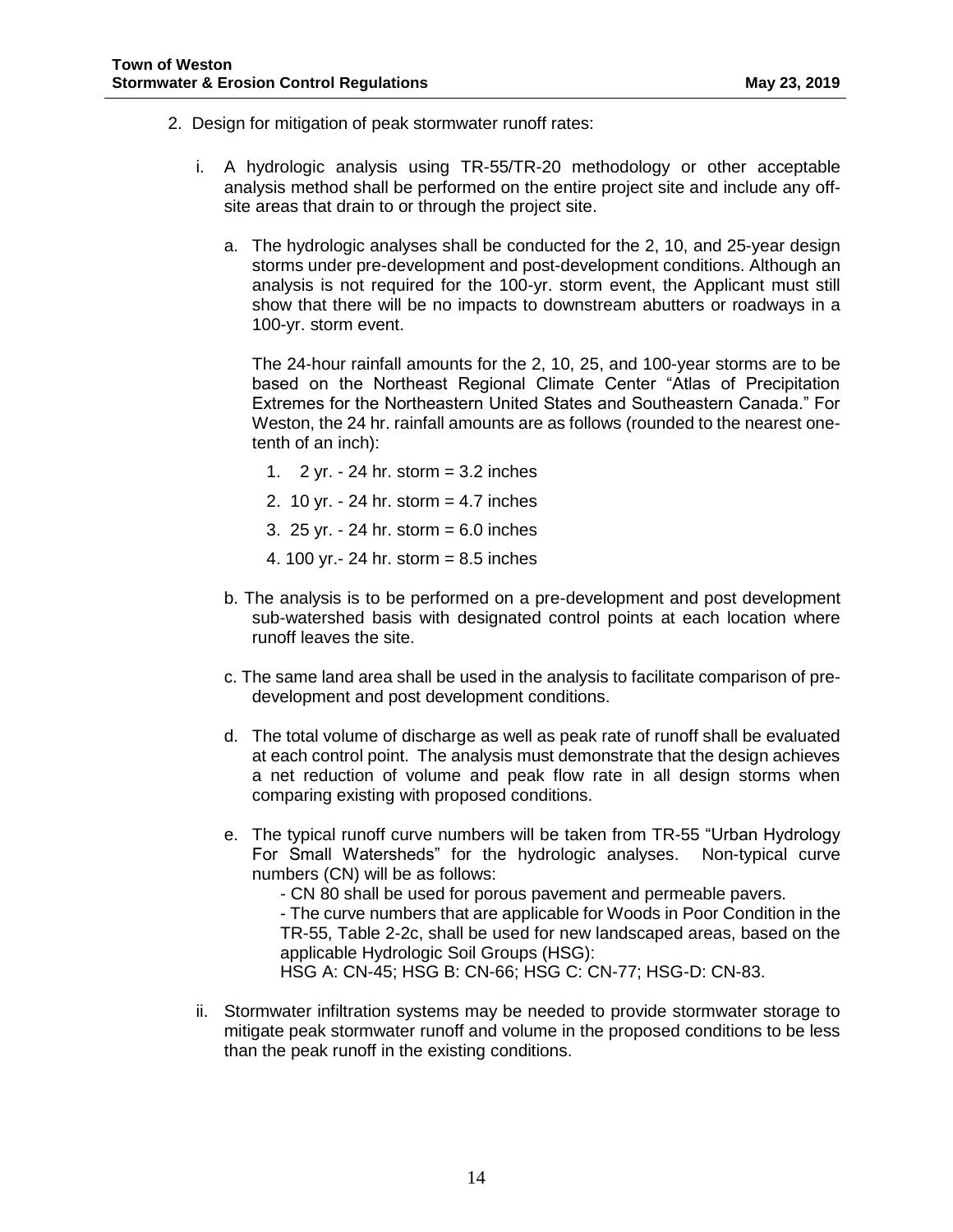- a. Infiltration systems must be located 2 feet above high ground water or ledge and be constructed in an area surrounded by existing pervious material to ensure drainage from the proposed drainage structures.
- b. High ground water and depth of pervious material must be established on the site by a Licensed Soil Evaluator prior to the submittal of the design of any drainage structures which discharges through infiltration. Soil evaluations conducted on site as part of septic system design may be acceptable at the discretion of SWPA. The actual soil conditions will be confirmed at the time of the construction.
- c. Unsuitable material is to be removed and replaced with suitable granular material for a distance of 2-ft. horizontally in all directions from the infiltration system; at a minimum, the A and B horizons shall be removed. The excavation for the infiltration system is to extend into the C-layer a minimum of 6-inches.
- d. Systems must be designed so that inspection and maintenance can be readily performed. All infiltration systems are to have inspection ports. The inspection ports are to be installed to finish grade.
- e. Infiltration rates are to be based on the Rawls Rates Table based on the texture class of the actual soil found on site; or permeability testing may be performed. Infiltration rates are not to be based on percolation tests.
- f. Foundation drains will not be allowed to connect to infiltration systems that were designed for stormwater.
- g. A cleanout with a sump or other structure with a minimum 2-ft. sump will be installed before all new infiltration systems.
- 3. Roadway Reconstruction Standards

All public/private roadway projects must provide a net improvement to stormwater conditions, either in the area of disturbance or to other areas on the site. The SWPA may require improvements to areas outside of disturbance activity where known problems exist and reasonable solutions are available. Such opportunities might include:

- i. Reduce impervious surfaces
- ii. Implement source controls of potential stormwater pollutants on the entire site
- iii. Reroute drainage to maximize treatment efficiencies
- iv. Update/Prepare Operation and Maintenance plans and procedures for the roadway.

#### <span id="page-16-0"></span>**B. Erosion and Sediment Control Design and Performance Criteria**

Approval of an Erosion and Sediment Control Plan by the SWPA is required prior to any site altering activity. The plan shall be designed to ensure compliance with the Permit, these Regulations, and if applicable, the NPDES General Permit for Storm Water Discharges from Construction Activities. In addition, the plan shall ensure that the Massachusetts Surface Water Quality Standards (314 CMR 4.00) are met in all seasons.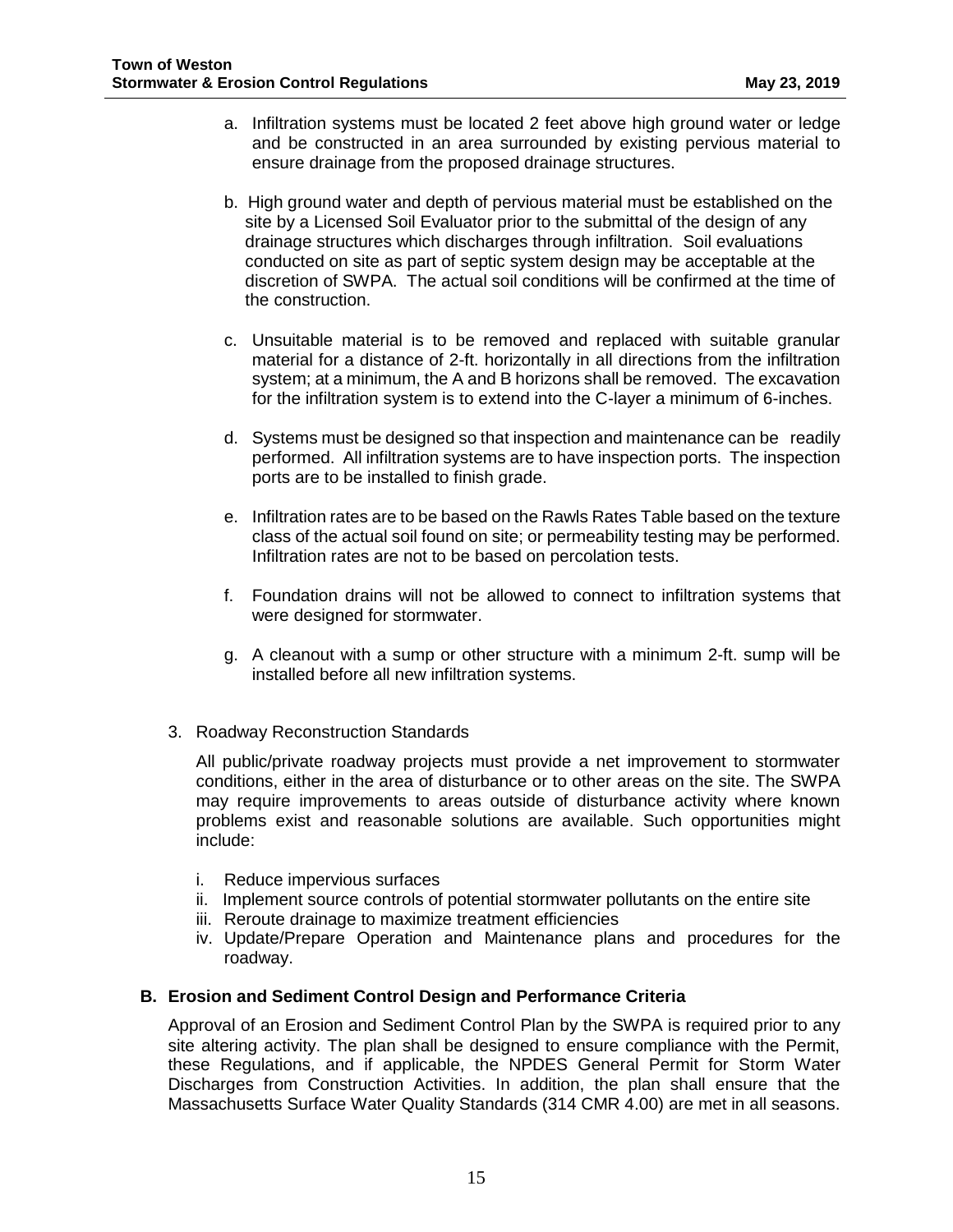The applicant shall submit such material as is necessary to show that the proposed development will comply with the design requirements.

- 1. If a project requires a Stormwater Pollution Prevention Plan (SWPPP) per the NPDES General Permit for Storm Water Discharges from Construction Activities (applicable to construction sites that disturb one or more acres of land), then the Applicant is required to submit a complete copy of the SWPPP (including the signed Notice of Intent and approval letter) as part of its application for a SMP. If the SWPPP meets the requirements of the NPDES General Permit, it will be considered equivalent to the Erosion and Sediment Control Plan described in this Section.
- 2. The Erosion and Sediment Control Plan shall be designed to meet the following criteria and guidelines.
	- i. Minimize total area of disturbance and minimize unnecessary clearing and grading from all construction sites. Clearing and grading shall only be performed within areas needed to build the project, including structures, utilities, roads, recreational amenities, post-construction stormwater management facilities, and related infrastructure.
	- ii. Erosion and Sediment Control measures used shall be chosen based on the goal of minimizing site disturbance from installation of such measures, such as the use of filter mitts where appropriate.
	- iii. If straw wattles are approved to be used on a site, the minimum size of the straw wattle will be 12-inch diameter.

#### <span id="page-17-1"></span><span id="page-17-0"></span>**7.0 INSPECTIONS**

#### **A. Construction Commencement**

1. Pre-Construction Meeting

The SWPA may require a pre-construction meeting prior to starting clearing, excavation, construction or land disturbing activity by the Applicant. The Applicant's technical representative, the general contractor or any other person with authority to make changes to the project, shall meet with the SWPA or its representative to review construction sequencing and the permitted plans and their implementation.

2. Notice of Construction Commencement

The applicant must notify the SWPA two (3) days prior to the commencement of construction. In addition, the applicant must notify the SWPA two (3) days prior to construction of critical components of any stormwater management facility.

- 3. A copy of the approved and signed plans and permits for a SMP shall be kept on the construction site at all times.
- 4. The SWPA or its designee shall be granted the right to enter the property at reasonable times and in a reasonable manner for the purpose of inspection. The SWPA, its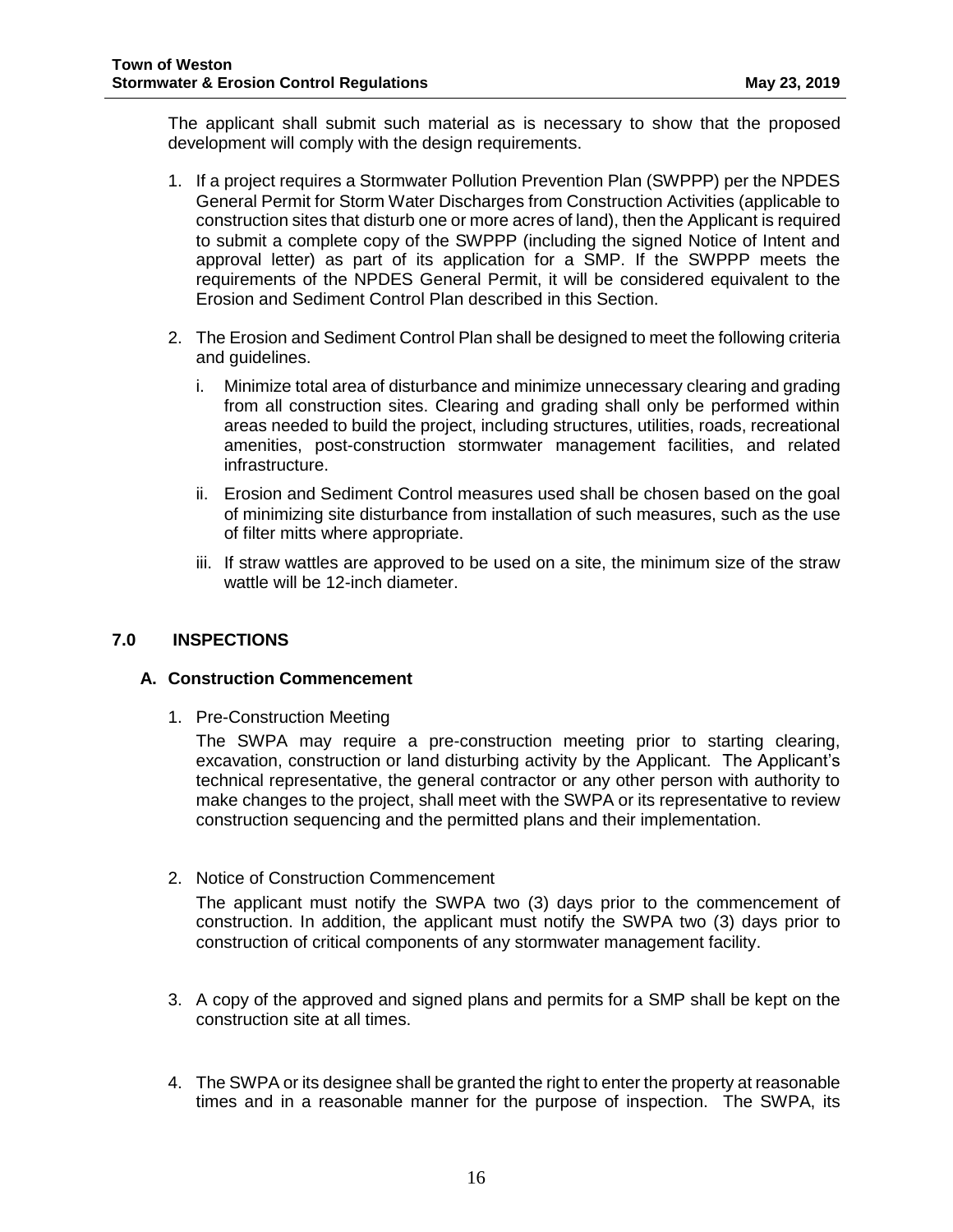agents, officers, and employees shall have authority to enter upon privately owned land for the purpose of performing their duties under this Regulation and may make or cause to be made such examinations, surveys, or sampling as the SWPA deems necessary, subject to the constitutions and laws of the United States and the Commonwealth.

## <span id="page-18-0"></span>**B. Construction Inspections**

The SWPA may require the submission of periodic inspections and reporting by the Applicant as dictated by site conditions.

The SWPA may inspect the project site at the following stages, at a minimum:

- 1. Initial Site Inspection of erosion and sedimentation controls prior to any land disturbance to assess overall effectiveness and functioning to protect resources.
- 2. Stormwater Management System Excavation Inspection: An inspection will be made of the excavation of the stormwater management system to insure depth to ground water and presence of approved soil type.
- 3. Stormwater Management System Inspection: An inspection will be made of the completed stormwater management system, prior to backfilling of any underground drainage or stormwater conveyance structures.
- 4. Final Inspection
	- i. After the stormwater management system has been constructed, all applicants are required to submit actual "as built" plans for any stormwater management facilities or practices after final construction is completed. As-built plans must be submitted both in hard copy and electronically as either AutoCAD drawings or PDF documents.
	- ii. The SWPA shall inspect the system to confirm its "as-built" features. If the inspector finds the system to be adequate he/she shall so report to the SWPA which will issue a Certificate of Completion.
- 5. Notes indicating the required inspections are to be added to the Site Plan(s).

# <span id="page-18-1"></span>**8.0 CERTIFICATE OF COMPLETION**

Prior to the issuance of a Certificate of Completion, the SWPA may require the applicant to submit the following material to the SWPA demonstrating that the completed project is in accordance with the approved plans and specifications:

1. An as-built plan is required at the completion of the project, including as-built topography if there are drainage pattern changes or significant grade changes, or at the discretion of the SWPA, and swing tie locations for all drainage components. For projects designed by a registered professional engineer, the SWPA may require the as-built plan to be prepared and stamped by the design engineer.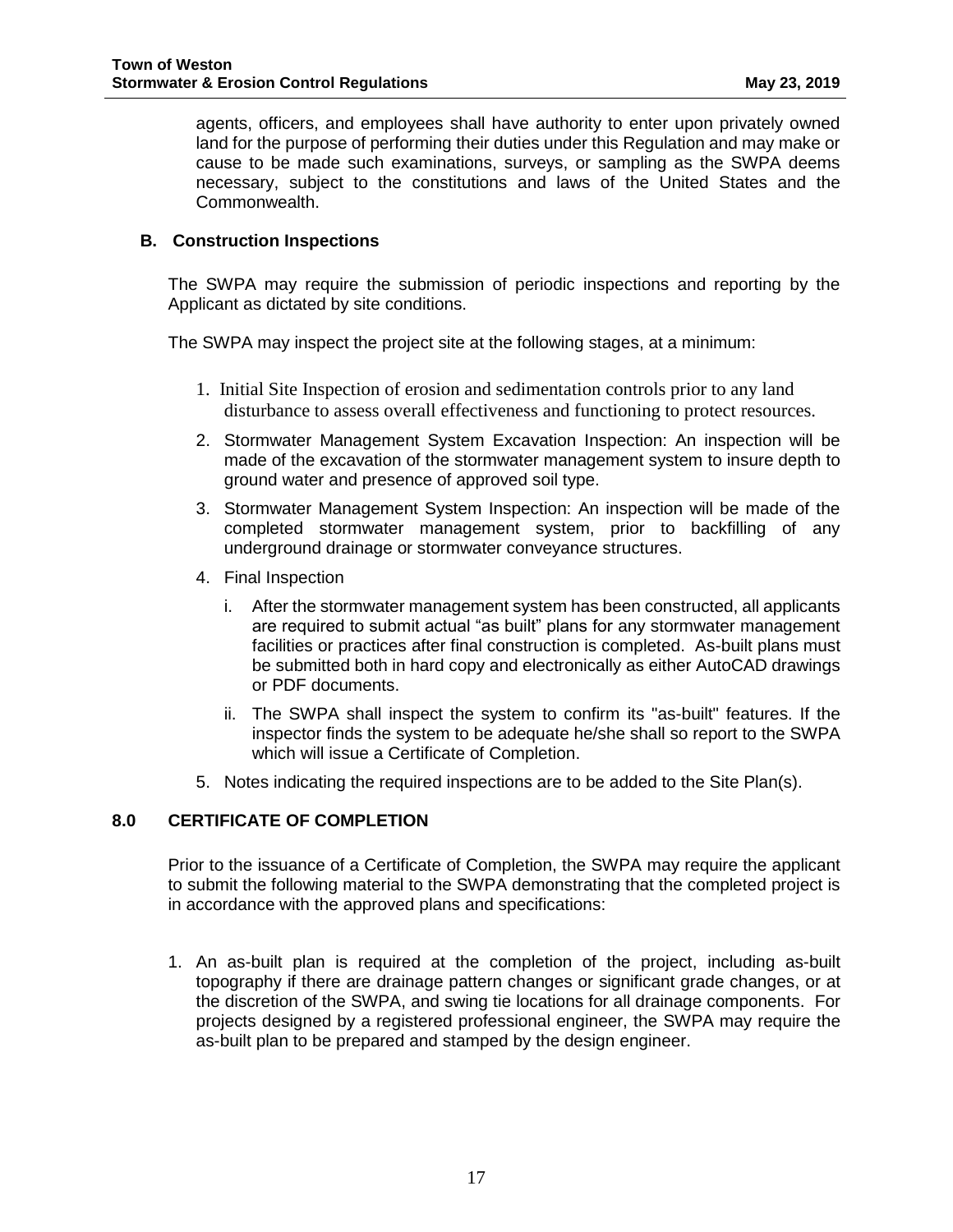- 2. Documentation on compliance with all the permit conditions, with a letter from the Registered Professional Engineer certifying compliance of the property. The letter should include the statement: "I certify that the project has been constructed in compliance with the Weston Stormwater & Erosion Control Regulations, and per the Stormwater Management Permit, and the approved plans." Any deviations from the approved plans that exist, and their potential effect on the property should be noted. A statement that the work is in "substantial compliance" with no detailing of the deviations shall not be accepted. Also, certification that there is a 2-ft. separation from bottom of infiltration system to the estimated seasonal high groundwater table or to ledge, and that all roof drains are connected is to be included in the engineer's certification letter.
- 3. In addition to the Profession Engineer's certification, the drainage and infiltration systems installation contractor will provide certification that the drainage was installed per the approved plans for the Stormwater Management Permit. If there are changes from the approved plans, the changes are to be noted by the contractor.
- 4. All Inspection reports as required during construction have been submitted, if applicable
- 5. The final Operation & Maintenance Plan is required to be submitted as a stand-alone document, signed by the owner of the property, if drainage was constructed. The Operation & Maintenance Plan may be required to be submitted at the Registry of Deeds at the completion of the project.
- 6. Maintenance contracts in place, if applicable
- 7. Stormwater Management Permit has been recorded at Registry of Deeds, if applicable

Upon receipt and approval of the final inspection and reports and/or upon otherwise determining that all work of the permit has been satisfactorily completed in conformance with this Regulation, the SWPA shall issue a letter certifying completion in conformance with this Regulation.

#### <span id="page-19-0"></span>**9.0 ENFORCEMENT**

Enforcement powers of the SWPA are granted in the Stormwater and Erosion Control By-Law, Section VIII. The SWPA shall enforce the By-Law, Regulations, orders, violation notices, and enforcement orders, and may pursue all civil, criminal and noncriminal remedies for such violations.

- **A**. Notices and Orders
- 1. The SWPA may issue a written notice of violation or enforcement order to enforce the provisions of the By-Law or the Regulations thereunder, which may include requirements to:
	- i. Cease and desist from construction or land disturbing activity until there is compliance with the By-Law and the Stormwater Management Permit.
	- ii. Repair, maintain; or replace the stormwater management system or portions thereof in accordance with the operation and maintenance plan.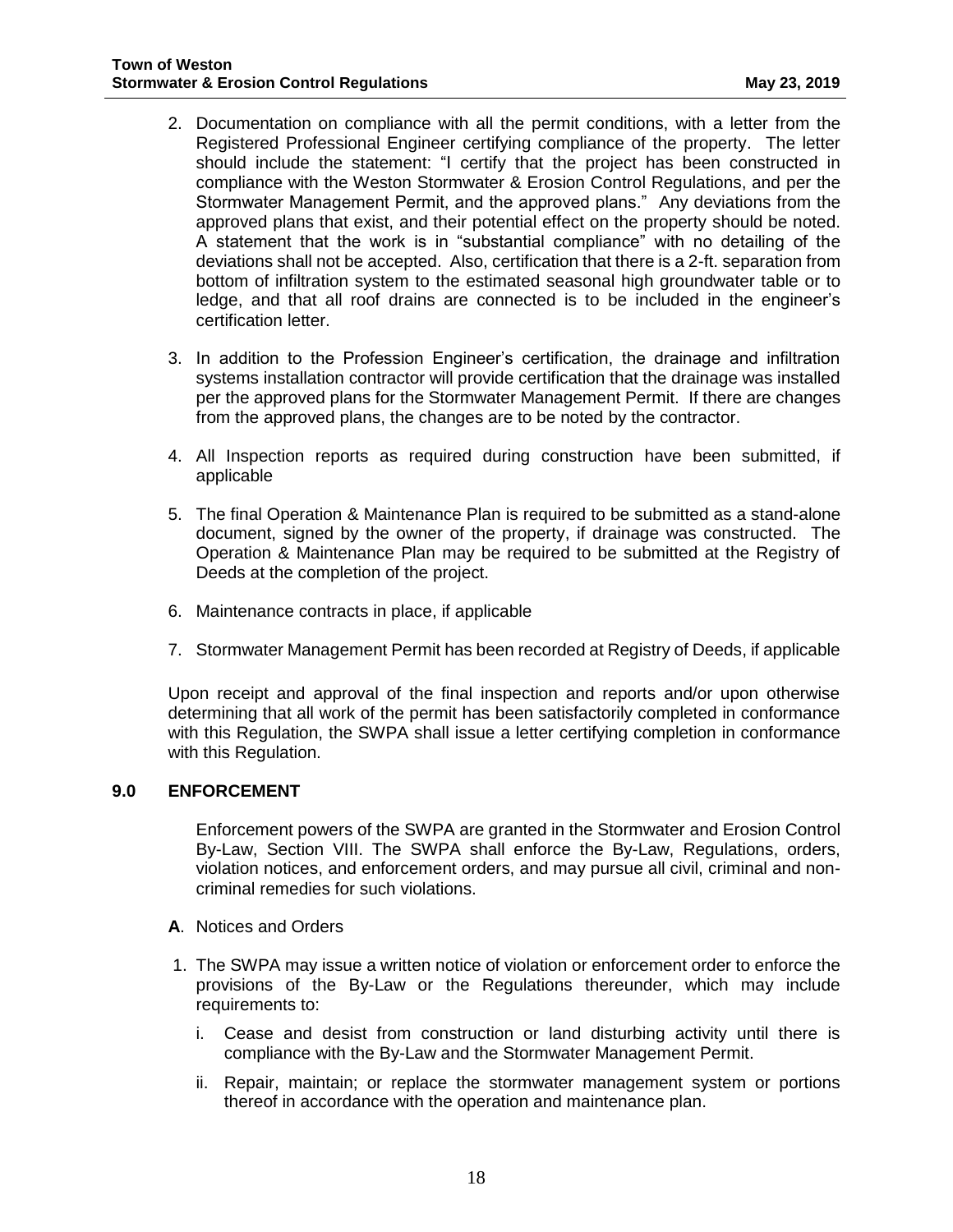- iii. Perform monitoring, analyses, and reporting.
- iv. Fix adverse impact resulting directly or indirectly from malfunction of the stormwater management system.
- 2. If the SWPA determines that abatement or remediation of adverse impacts is required, the order may set forth a deadline by which such abatement or remediation must be completed. Said order may further advise that, should the violator or property owner fail to abate or perform remediation within the specified deadline, the Town of Weston may, at its option, undertake such work, and the property owner shall reimburse the Town of Weston for expenses incurred.
- 3. Within thirty (30) days after completing all measures necessary to abate the violation or to perform remediation, the violator and the property owner shall be notified of the costs incurred by the Town of Weston including administrative costs. The violator or property owner may file a written protest objecting to the amount or basis of costs with the SWPA within thirty (30) days of receipt of the notification of the costs incurred. If the amount due is not received by the expiration of the time in which to file a protest or within thirty (30) days following a decision of the SWPA affirming or reducing the costs, or from a final decision of a court of competent jurisdiction, the costs shall become a special assessment against the property owner and shall constitute a lien on the owner's property for the amount of said costs. Interest shall begin to accrue on any unpaid costs at the statutory rate provided in G.L. Ch. 59, § 57, after the thirty-first day at which the costs first become due.
- **B**. Violatons

Any person who violates any provision of the Town of Weston Stormwater Any person who violates any provision of the Town of Weston Stormwater Management By-Law, or Regulations, order or permit issued there under, may be ordered to correct the violation and/or shall be punished by a fine of not more than \$300. Each day or part thereof that such violation occurs or continues shall constitute a separate offense.

**C.** Non-Criminal Disposition

As an alternative to criminal prosecution or civil action, the Town of Weston may elect to utilize the non-criminal disposition procedure set forth in G.L. Ch. 40, §21D. The following shall be the fines applicable to the listed offenses:

| First violation:                       | Warning |
|----------------------------------------|---------|
| Second violation:                      | \$100   |
| Third violation:                       | \$200   |
| Fourth and subsequent violation: \$300 |         |

Each day or part thereof that such violation occurs or continues shall constitute a separate offense.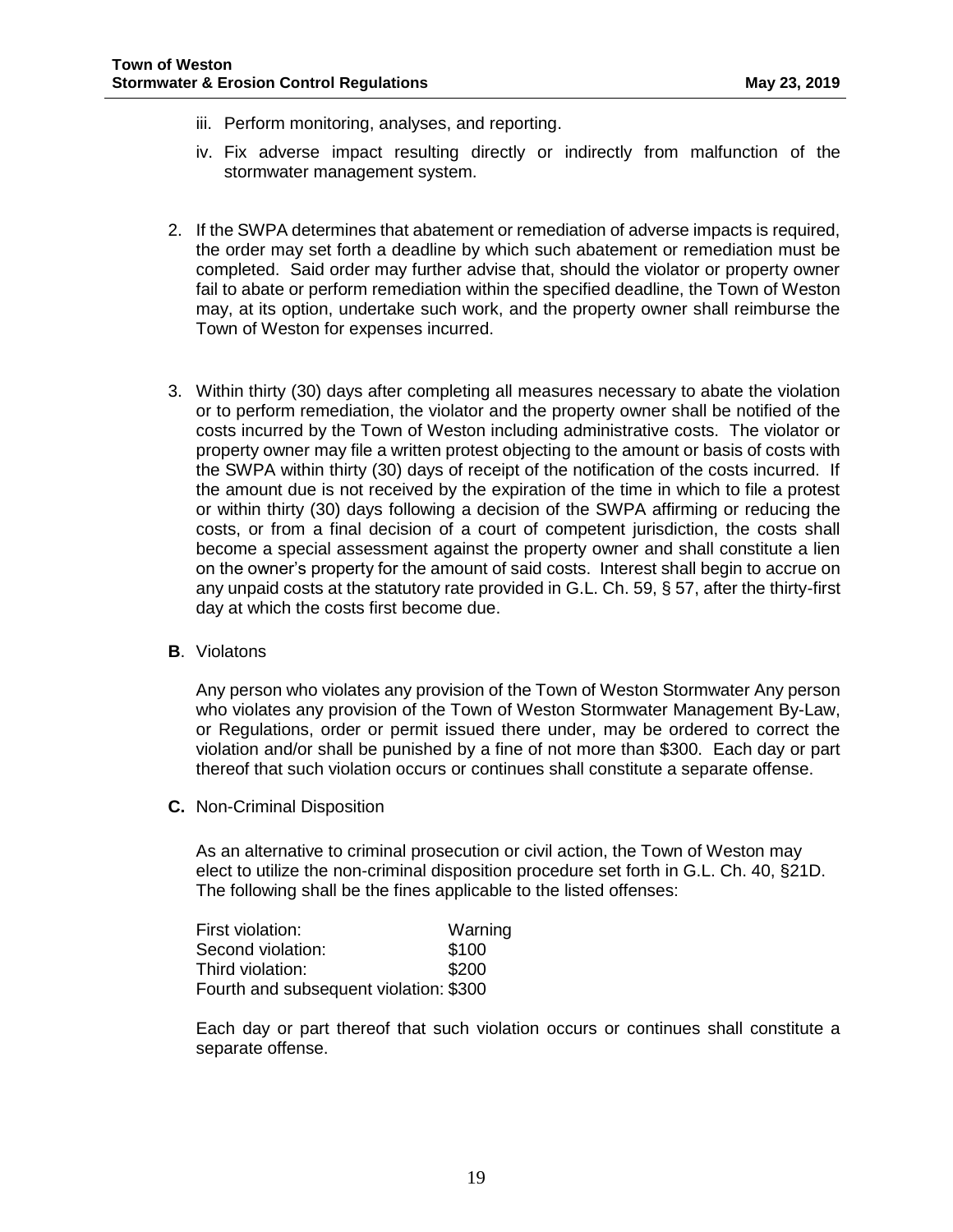## **D**. Remedies Not Exclusive

The remedies listed in the By-Law and these Regulations are not exclusive of any other remedies available under any applicable federal, state or local law.

## <span id="page-21-0"></span>**10.0 SEVERABILITY**

The invalidity of any section, provision, paragraph, sentence, or clause of these Regulations shall not invalidate any other section, provision, paragraph, sentence, or clause thereof, nor shall it invalidate any permit or determination that previously has been issued.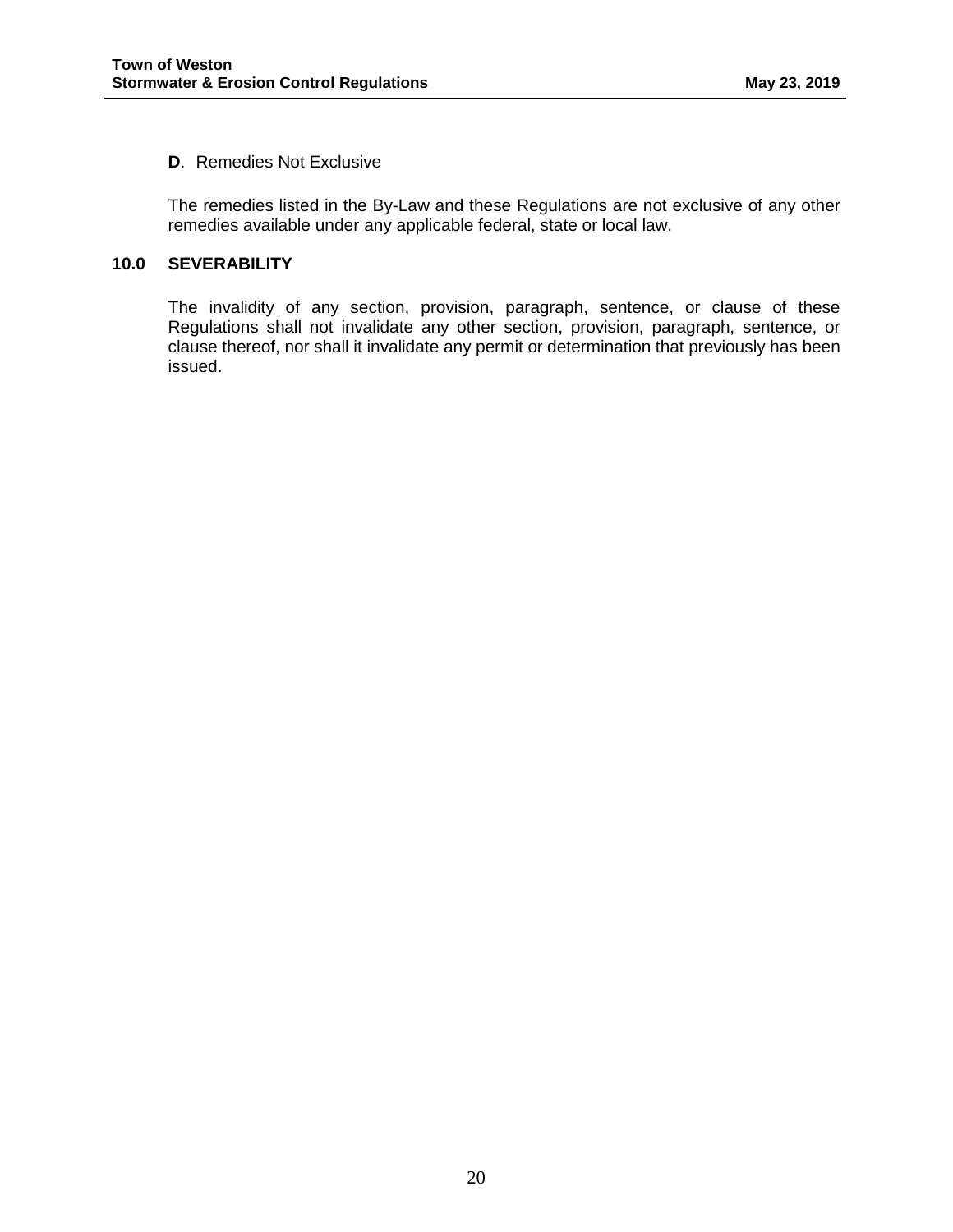## **Town of Weston** *Stormwater Regulations* **APPENDICES**

## <span id="page-22-0"></span>**APPENDIX A: DEFINITIONS**

- ALTER: Any activity that will measurably change the ability of a ground surface area to absorb water, will change existing surface drainage patterns, or will increase or decrease the rate or volume of flow from a site.
- APPLICANT: A property owner or agent of a property owner who has filed an application for a Stormwater Management Permit.
- BEST MANAGEMENT PRACTICE (BMP): Structural, non-structural and managerial techniques that are recognized to be the most effective and practical means to prevent and/or reduce increases in stormwater volumes and flows, reduce point source and nonpoint source pollution, and promote stormwater quality and protection of the environment. "Structural" BMPs are devices that are engineered and constructed to provide temporary storage and treatment of stormwater runoff. "Nonstructural" BMPs use natural measures to reduce pollution levels, do not require extensive construction efforts, and/or promote pollutant reduction by eliminating the pollutant source.
- BETTER SITE DESIGN: Site design approaches and techniques, including low-impact development (LID) that can reduce a site's impact on the watershed through the use of nonstructural stormwater management practices. Better site design includes conserving and protecting natural areas and green space, reducing impervious cover, using natural features for stormwater management, and providing site-wide infiltration.
- CERTIFICATE OF COMPLETION (COC): A document issued by the Stormwater Permitting Authority after all construction activities have been completed which states that all conditions of an issued Stormwater Management Permit (SMP) have been met and that a project has been completed in compliance with the conditions set forth in a SMP.
- CONVEYANCE: Any structure or device, including pipes, drains, culverts, curb breaks, paved swales or man-made swales of all types designed or utilized to move or direct stormwater runoff or existing water flow.
- DEVELOPER: A person who undertakes or proposes to undertake land disturbance activities.
- DEVELOPMENT: Any construction that disturbs or alters a parcel of land.
- DISTURBANCE OF LAND: (Land Disturbance): Any action causing any removal of vegetation including tree and brush clearing; importation, removal, or redistribution of soil, sand, rock, gravel or similar earth material.
- DRAINAGE EASEMENT: A legal right granted by a landowner to a grantee allowing the use of private land for stormwater management purposes.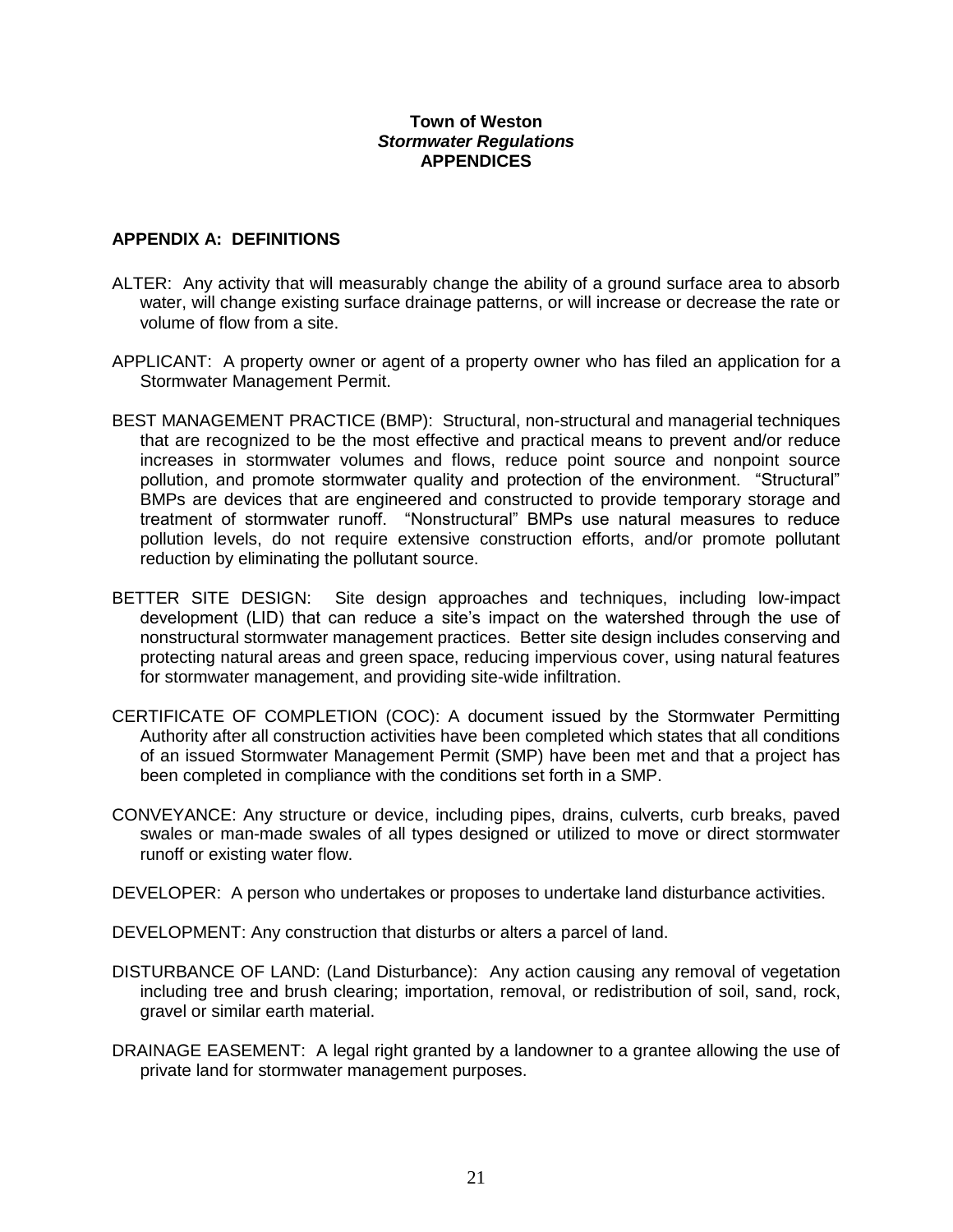- EROSION CONTROL: The prevention or reduction of the movement of soil particles or rock fragments due to stormwater runoff
- EROSION CONTROL PLAN: A plan that shows the location and construction detail(s) of the erosion and sediment reduction controls to be utilized for a construction site.
- EXEMPT USE: Any use subject to the provisions of M.G.L. chapter 40A, section 3.
- EXISTING LAWNS: Grass areas which have been maintained and mowed in the previous two years.
- FLOOD CONTROL: The prevention or reduction of flooding and flood damage
- FLOODING: A local and temporary inundation or a rise in the surface of a body of water, such that it covers land not usually under water.
- GRADING: Changing the level or shape of the ground surface.
- GROUNDWATER: All water beneath any land surface including water in the soil and bedrock beneath water bodies.
- HOTSPOT: Land uses or activities with higher potential pollutant loadings, such as auto salvage yards, auto fueling facilities, fleet storage yards, commercial parking lots with high intensity use, road salt storage areas, commercial nurseries and landscaping, outdoor storage and loading areas of hazardous substances, or marinas.
- IMPERVIOUS SURFACE: Any material or structure on, above or below the ground that prevents water from infiltrating through the underlying soil. Impervious surface is defined to include, without limitation: paved surfaces (parking lots, sidewalks, and driveways), roof tops, concrete, brick, stone, patios, and paved, gravel and compacted dirt surfaced roads.
- INFILTRATION: The act of conveying surface water into the ground to permit groundwater recharge and the reduction of stormwater runoff from a project site.
- LOW IMPACT DEVELOPMENT (LID): An ecosystem-based approach to land development and stormwater management that ensures that each development site is designed to protect, or restore, the natural hydrology of the site.
- MASSACHUSETTS STORMWATER MANAGEMENT STANDARDS: The latest version as may be amended from time to time of the Stormwater Management Standards and accompanying Stormwater Handbook issued by the Department of Environmental Protection pursuant to authority under the Wetlands Protection Act, M.G.L. c. 131, § 40, and the Massachusetts Clean Waters Act, M.G.L c. 21, §§ 26-53. The Stormwater Management Standards are incorporated in the Wetlands Protection Act Regulations, 310 CMR 10.05(6)(k) and the Water Quality Certification Regulations, 314 CMR 9.06(6)(a).
- MUNICIPAL SEPARATE STORM SEWER SYSTEM (MS4) or MUNICIPAL STORM DRAIN SYSTEM: The system of conveyances designed or used for collecting or conveying stormwater, including any road with a drainage system, street, gutter, curb, inlet, piped storm drain, pumping facility, retention or detention basin, natural or man-made or altered drainage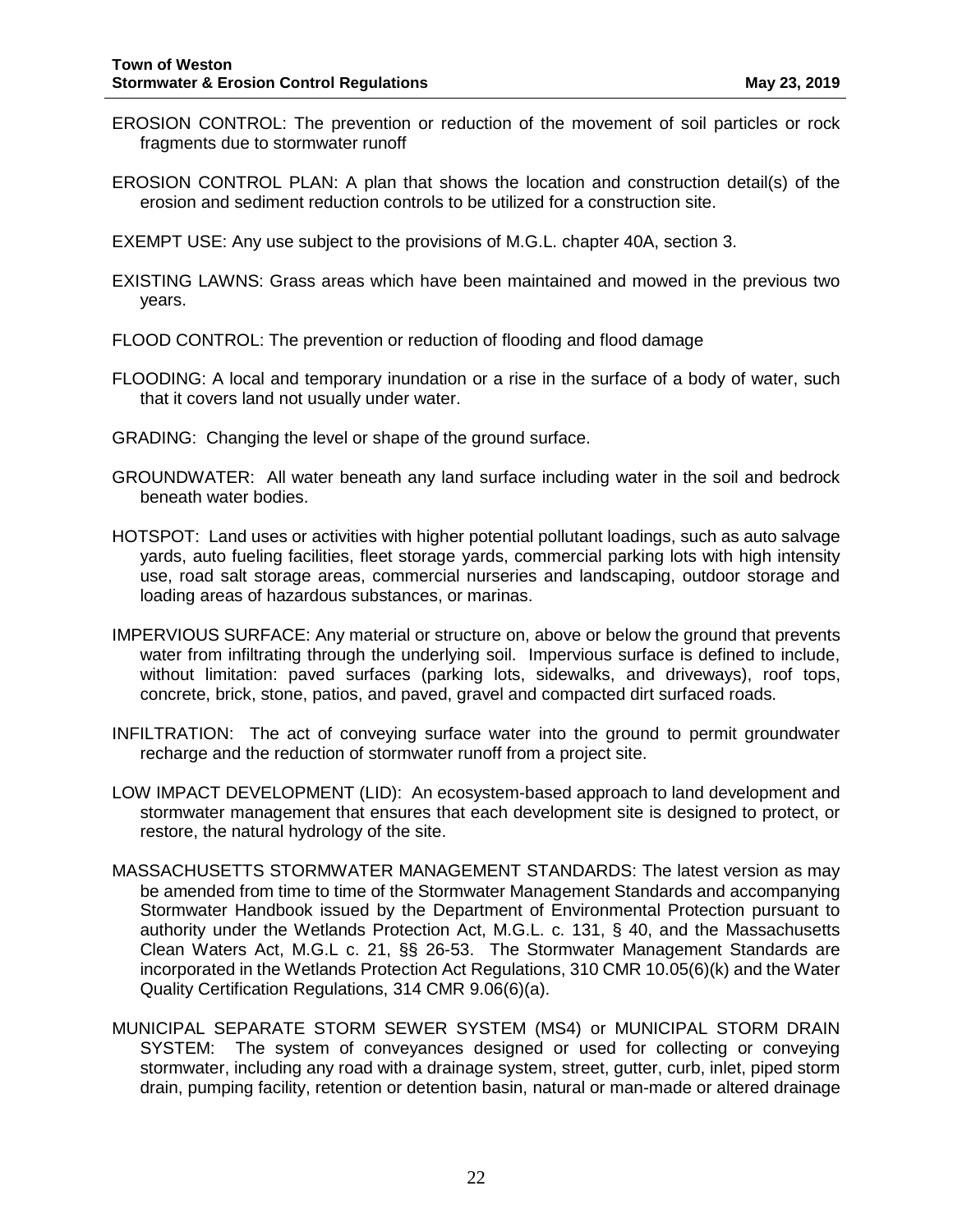channel, reservoir, and other drainage structure that together comprise the storm drainage system owned or operated by the Town of Weston.

- NEW DEVELOPMENT: Any construction or land disturbance of a parcel of land that is currently in a natural vegetated state and does not contain alteration by man-made activities.
- NONPOINT SOURCE POLLUTION: Pollution from many diffuse sources caused by rainfall, snowmelt, or other method of pollutant transport moving over and through the ground. As the runoff moves, it picks up and carries away natural and human-made pollutants, finally depositing them into water resource areas.
- NORMAL MAINTENANCE: Activities that are regularly scheduled to maintain the health and condition of a landscaped area. Examples include removal of weeds or invasive species, pruning, mowing, raking, and other activities that are done at regular intervals within the course of a year.
- OPERATION AND MAINTENANCE PLAN: A plan that defines the functional, financial and organizational mechanisms for the ongoing operation and maintenance of a stormwater management system to ensure that it continues to function as designed.
- OWNER: A person with a legal or equitable interest in a property.
- PERSON: Any individual, group of individuals, association, partnership, corporation, company, business organization, trust, estate, the Commonwealth or political subdivision thereof to the extent subject to Town By-Laws, administrative agency, public or quasi-public corporation or body, the Town of Weston, and any other legal entity, its legal representatives, agents, or assigns.
- PERVIOUS MATERIAL: Soil Types that are listed as Class I, II and III soils as defined in 310 CMR 15.243 and 15.244 based upon the general soil classification used by the U.S. Department of Agriculture and depicted in the Soil Textural Triangle
- PRE-DEVELOPMENT: The conditions that exist prior to the proposed disturbance activity. When phased development or plan approval is part of the site plan development i.e. (preliminary grading, roads and utilities, etc.), the first plan submission is considered to establish predevelopment existing site conditions.
- POINT SOURCE: Any discernible, confined, and discrete conveyance, including but not limited to, any pipe, ditch, channel, tunnel, conduit, well, discrete fissure, or container from which pollutants are or may be discharged.
- POST-DEVELOPMENT: The conditions that reasonably may be expected or anticipated to exist after completion of the land development activity in accordance with approved plans on a specific site or tract of land. Post-development refers to the phase of a new development or redevelopment project after completion, and does not refer to the construction phase of a project.
- RECHARGE: The replenishment of underground water reserves.
- RECONSTRUCTION: Any action causing complete removal and replacement of paved surfaces, such as driveways, parking areas and roads.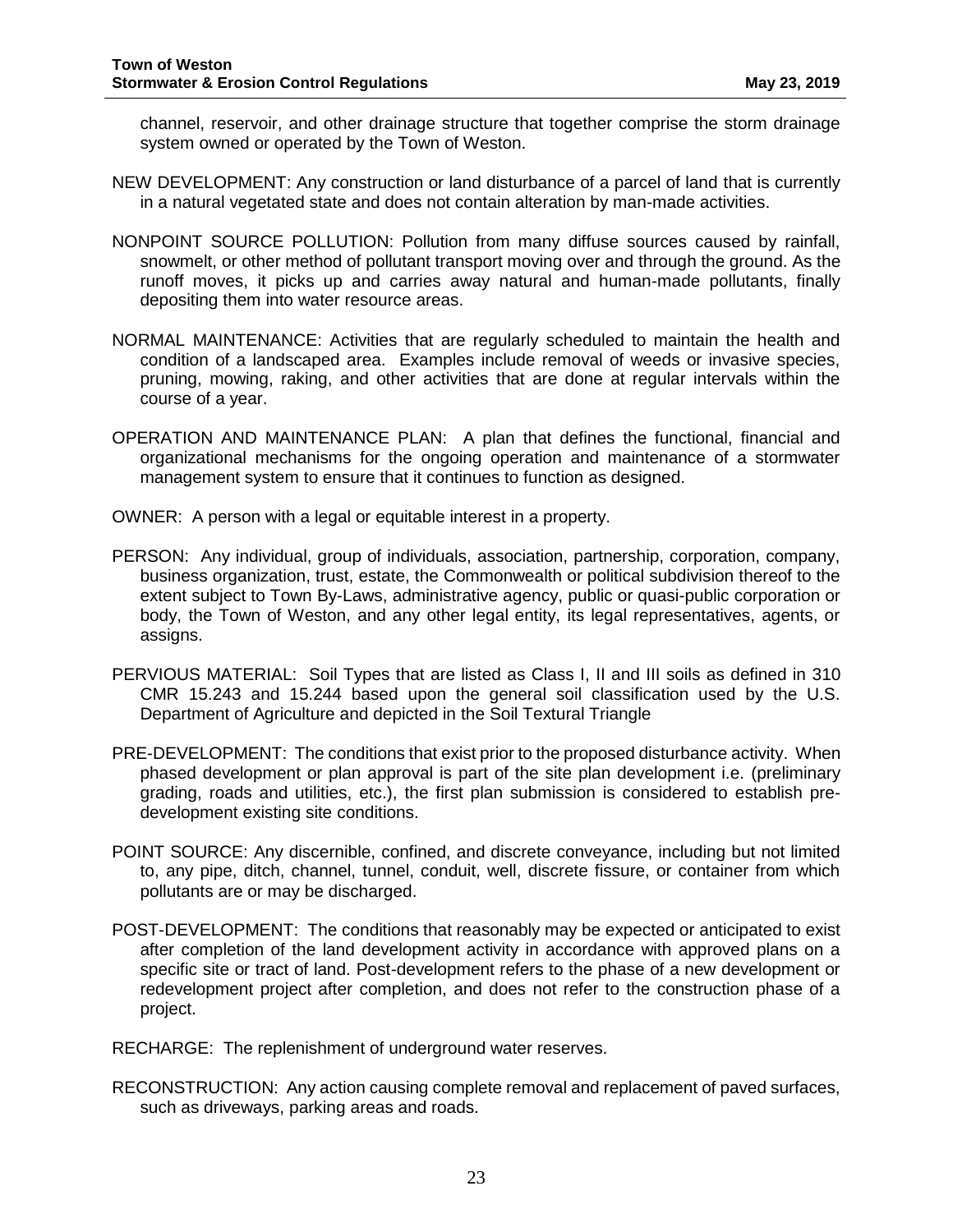- REDEVELOPMENT: Any construction, alteration, improvement, repaving, or resurfacing on a previously-developed site.
- RESOURCE AREA: Any area protected under including without limitation: the Massachusetts Wetlands Protection Act, Massachusetts Rivers Act, or Town of Weston Wetlands Protection By-Law.
- REVIEWING AGENT: Any Town employee, board or agent delegated in writing by the Stormwater Permitting Authority to administer, implement and enforce the Stormwater By-Law.
- RUNOFF: Rainfall or snowmelt water flowing over the ground surface or other source resulting in transport of other pollutants.
- SEDIMENTATION: A process of depositing material that has been suspended and transported in water.
- SLOPE: The incline of a ground surface expressed as a ratio of horizontal distance to vertical distance (e.g. a 4:1 slope). It can also be expressed as a percentage of the vertical rise divided by the horizontal distance (e.g. a twenty-five (25) percent slope).
- SITE: The parcel of land being developed.
- STOCKPILING: The storage of unsecured material for future use, excluding the storage of materials 10 cubic yards or less when secured utilizing erosion controls to prevent erosion of material.
- STORMWATER MANAGEMENT: The use of structural or non-structural practices that are designed to reduce stormwater runoff pollutant loads, discharge volumes, and/or peak flow discharge rates. Stormwater Management includes the use of Low-Impact Development (LID) management practices.
- STORMWATER MANAGEMENT PERMIT (SMP): A permit issued by the Stormwater Permitting Authority, after review of an application, plans, calculations, and other supporting documents, which is designed to protect the environment of the Town from the deleterious effects of uncontrolled and untreated stormwater runoff.
- STOP WORK ORDER: An order issued which requires that all construction activity on a site be stopped.
- TSS: Total Suspended Solids.
- WATER QUALITY VOLUME (WQV): The storage needed to capture a specified average annual stormwater runoff volume. Numerically (WQV) will vary as a function of drainage area or impervious area.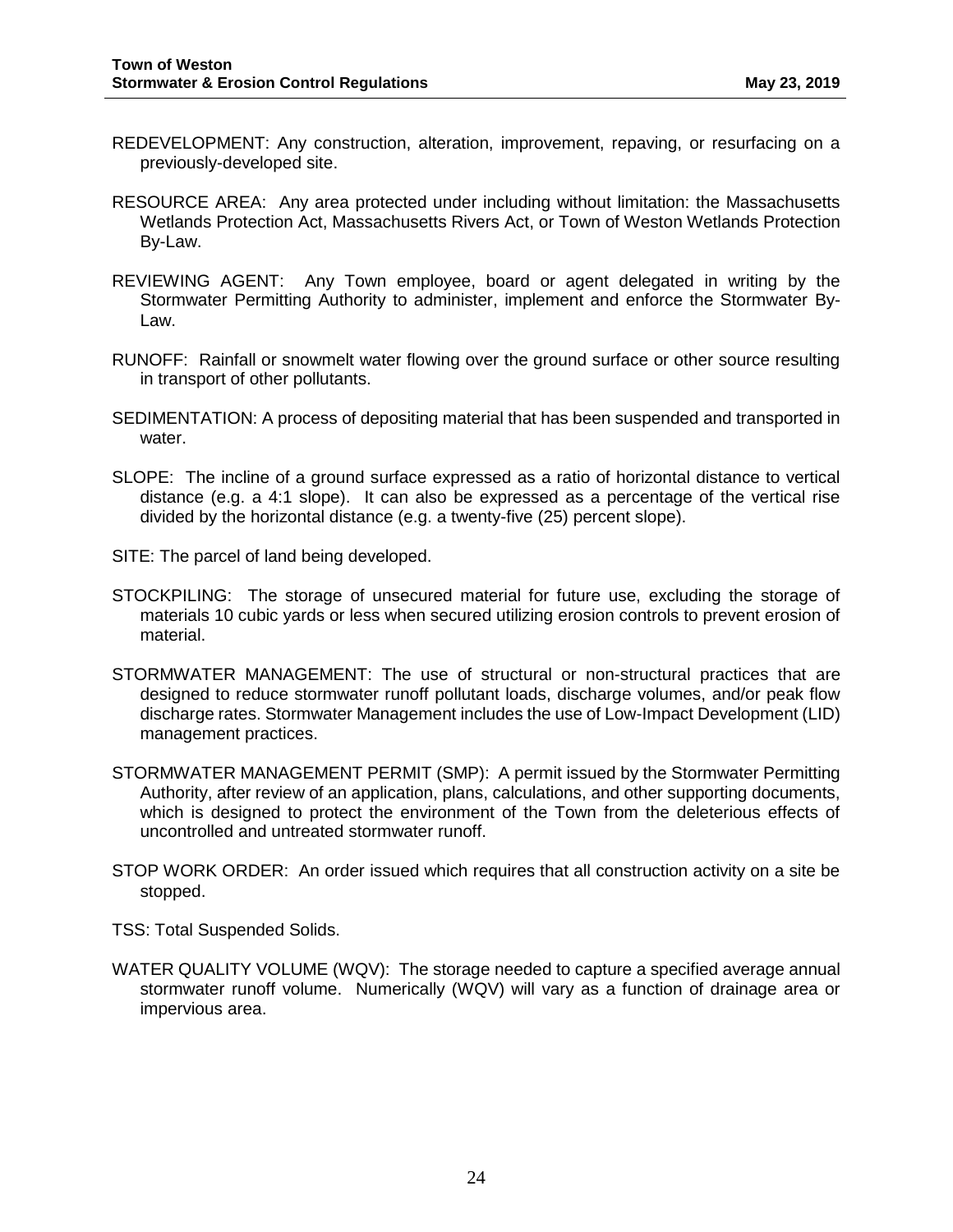# <span id="page-26-0"></span>APPENDIX B: LOW IMPACT DEVELOPMENT PRACTICES

Low Impact Development (LID) strategies use careful site design and decentralized stormwater management to reduce the environmental footprint of new growth and redevelopment. This approach improves water quality, minimizes the need for expensive pipe and pond stormwater systems, and creates more attractive developments. The following are LID strategies and various benefits of implementation.

1. Bioretention cells, commonly known as rain gardens, are relatively small-scale, landscaped depressions containing plants and a soil mixture that absorbs and filters runoff.

Management Objectives:

- Provide quality treatment.
- Remove suspended solids, metals, nutrients.
- Increase groundwater recharge through infiltration.
- Reduce peak discharge rates and total runoff volume.
- 2. Permeable and porous pavements allow water to soak through the paved surface into the ground beneath. Permeable pavement encompasses a variety of mediums including: porous concrete and asphalt, plastic grid systems and interlocking paving bricks.

Management Objectives:

- Reduce stormwater runoff volume from paved surfaces.
- Reduce peak discharge through infiltration.
- Reduce pollutant transport through direct infiltration.
- Improve site landscaping benefits (grass pavers).
- 3. Grass swales are broad, open channels sown with erosion resistant and flood tolerant grasses. This has been used alongside roadways for years.

Management Objectives:

- Provide water quality treatment; remove suspended solids; heavy metals, trash.
- Reduce peak discharge rate and total runoff volume.
- Infiltrate water into the ground.
- Provide a location for snow storage.
- 4. Infiltration Trenches and Dry Wells Dry wells are standard stormwater management structures that store water in the void space between crushed stone or gravel; the water slowly percolates downward into the subsoil.

Management Objectives:

- Remove suspended solids, heavy metals trash, oil, and grease.
- Reduce peak discharge rate and total runoff volume.
- Provide modest infiltration and recharge.
- Provide snow storage areas.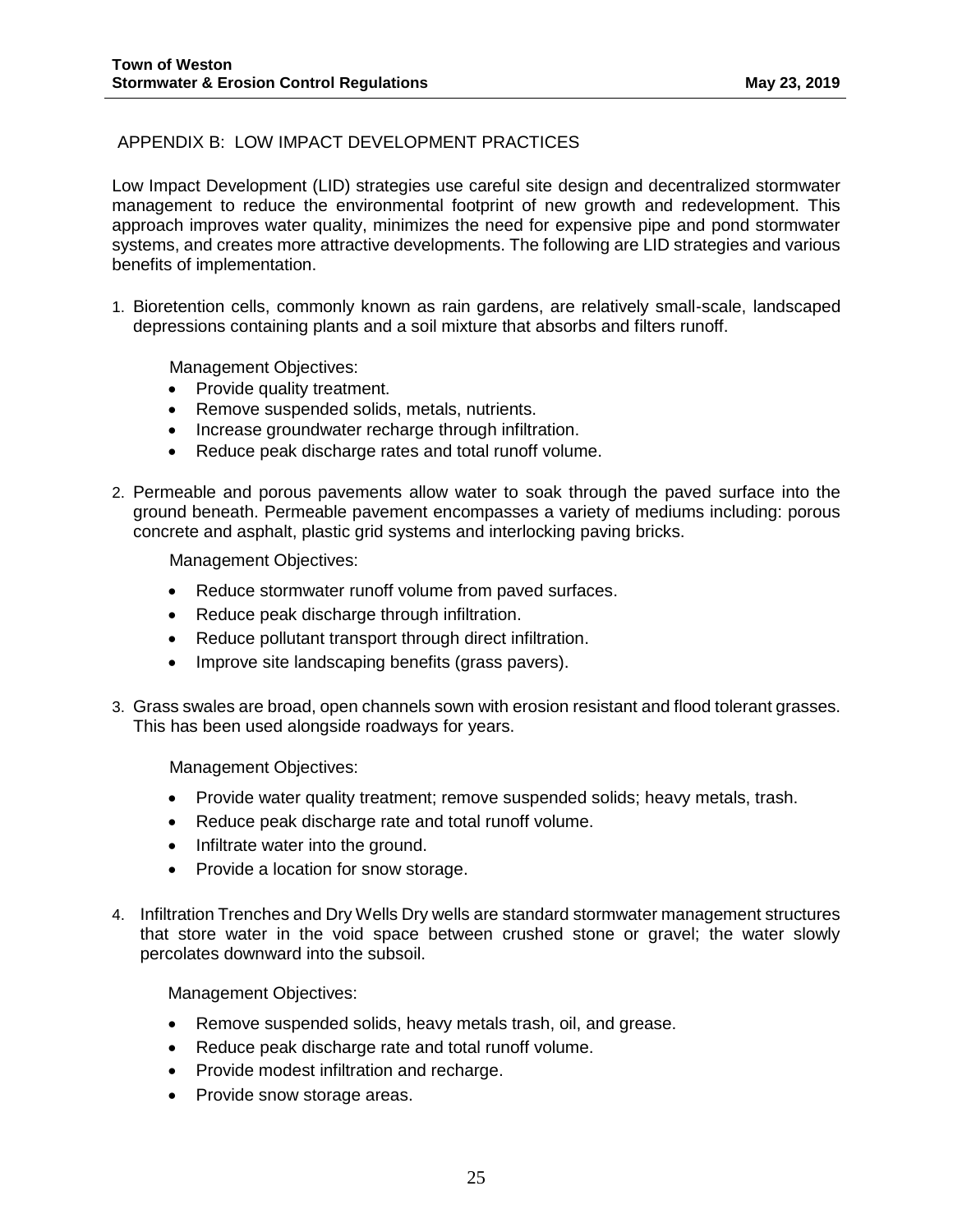5. Grass Filter Strips are low-angle vegetated slopes designed to treat sheet flow runoff from adjacent impervious areas.

Management Objectives:

- Remove suspended solids, heavy metals, trash, oil and grease.
- Reduce peak discharge rate and total runoff volume.
- Provide modest infiltration and recharge.
- Provide snow storage areas.
- 6. Roadway and Parking Lot Design:

Management Objectives:

- Reduce total impervious surface.
- Reduce road/parking construction costs.
- Provide save access and adequate parking.
- Minimize disturbance to natural site hydrology.
- Create opportunities for stormwater treatment and infiltration.
- Improve site appearance.
- 7. Cisterns and rain barrels harvest and store rainwater collected from roofs.

Management Objectives:

- Storing and diverting runoff.
- Reduce flooding and erosion caused by stormwater runoff.
- They contain no salts or sediment which provides "soft" chemical-free water for garden or lawn irrigation, reducing water bills and conserving municipal water supplies.
- 8. Other LID Implementations
	- Shared Driveways.
	- Green Roofs.
	- Eliminating curbs and gutters, or minimizing in new construction.
	- Roughening surfaces.
	- Creating long flow paths over landscaped areas.
	- Installing smaller culverts, pipes, and inlets.
	- Creating terraces and check dams.
	- Infiltration, Filtration<br>• Rain gardens
		- Rain gardens.
		- Disconnected downspouts (not on hills).
		- Filter Mitts.
- 9. Maintenance of Paved Surfaces
	- No coal-tar pavement sealants.
	- No sodium de-icers